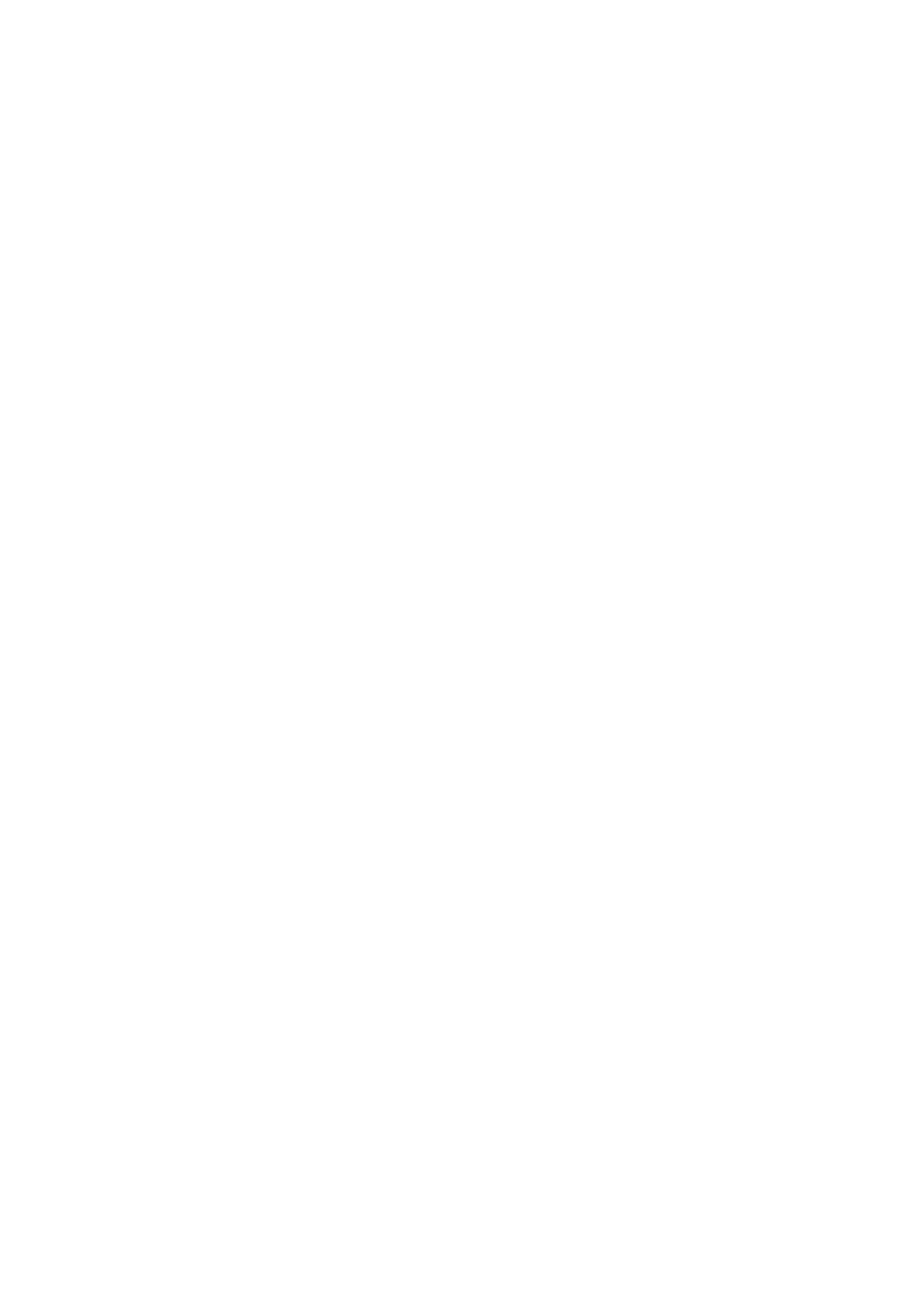Fragments of Tragedy in Postmodern Film

By

Sezen Kayhan

# **CAMBRIDGE SCHOLARS** PUBLISHING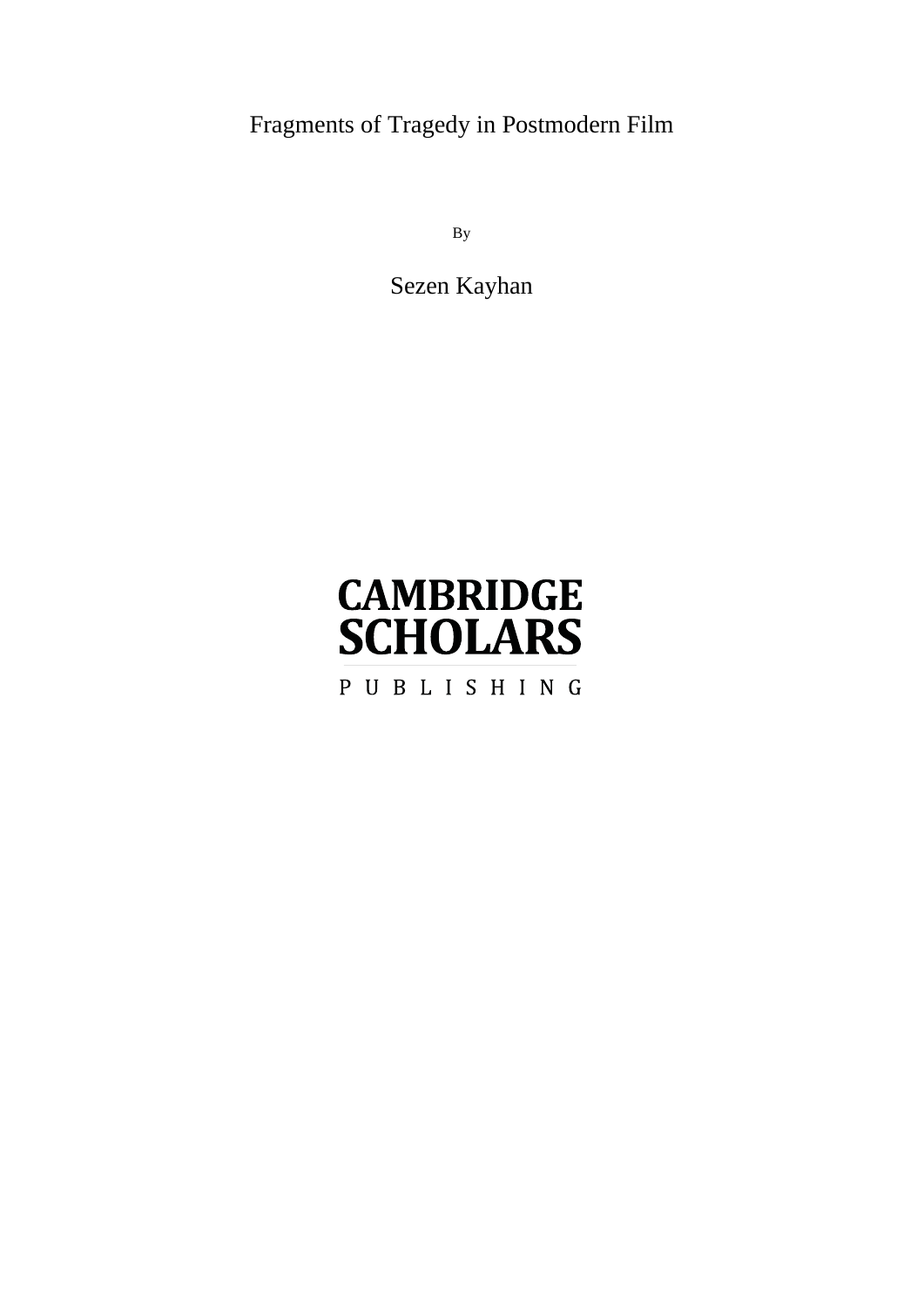Fragments of Tragedy in Postmodern Film, by Sezen Kayhan

This book first published 2014

Cambridge Scholars Publishing

12 Back Chapman Street, Newcastle upon Tyne, NE6 2XX, UK

British Library Cataloguing in Publication Data A catalogue record for this book is available from the British Library

Copyright © 2014 by Sezen Kayhan

All rights for this book reserved. No part of this book may be reproduced, stored in a retrieval system, or transmitted, in any form or by any means, electronic, mechanical, photocopying, recording or otherwise, without the prior permission of the copyright owner.

ISBN (10): 1-4438-6130-8, ISBN (13): 978-1-4438-6130-4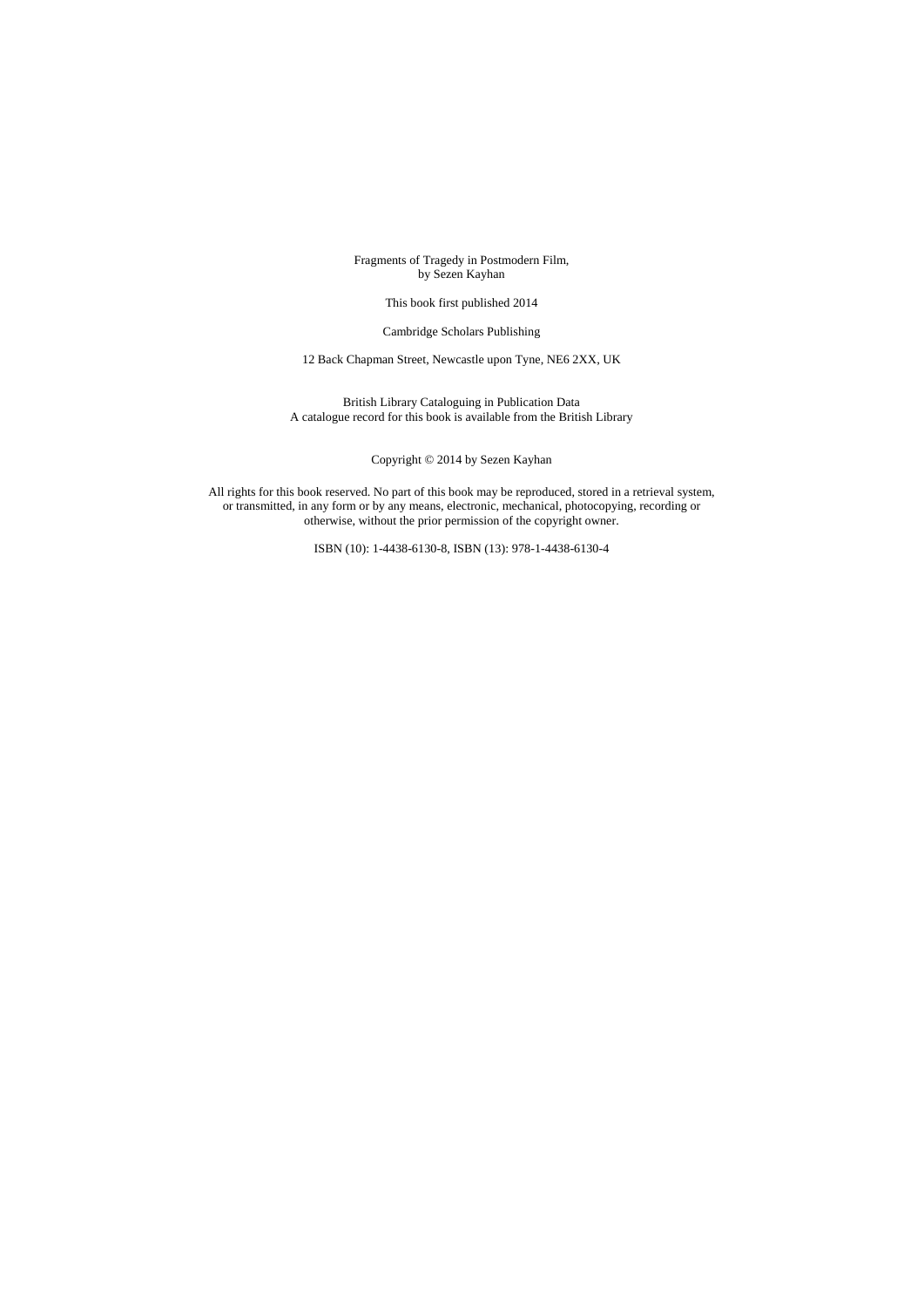## TABLE OF CONTENTS

| Introduction                                                                                                                                                       |
|--------------------------------------------------------------------------------------------------------------------------------------------------------------------|
| <b>Historical Overview</b><br>2.1 Introduction<br>2.2 Ancient Greek<br>2.3 Jacobean<br>2.4 Neo-Classical<br>2.5 Modern                                             |
| Tragedy in Postmodernist Literature and Film<br>3.1 Introduction<br>3.2 Tragedy in Postmodernist Literature and Film<br>3.3 Contemporary Tragedy<br>3.4 Conclusion |
| Tragedy in Postmodernist Film<br>4.1 Introduction<br>4.2 Tragedy in American Cinema<br>4.3 Tragedy in European Cinema                                              |
| Conclusion                                                                                                                                                         |
|                                                                                                                                                                    |
| List of Movies                                                                                                                                                     |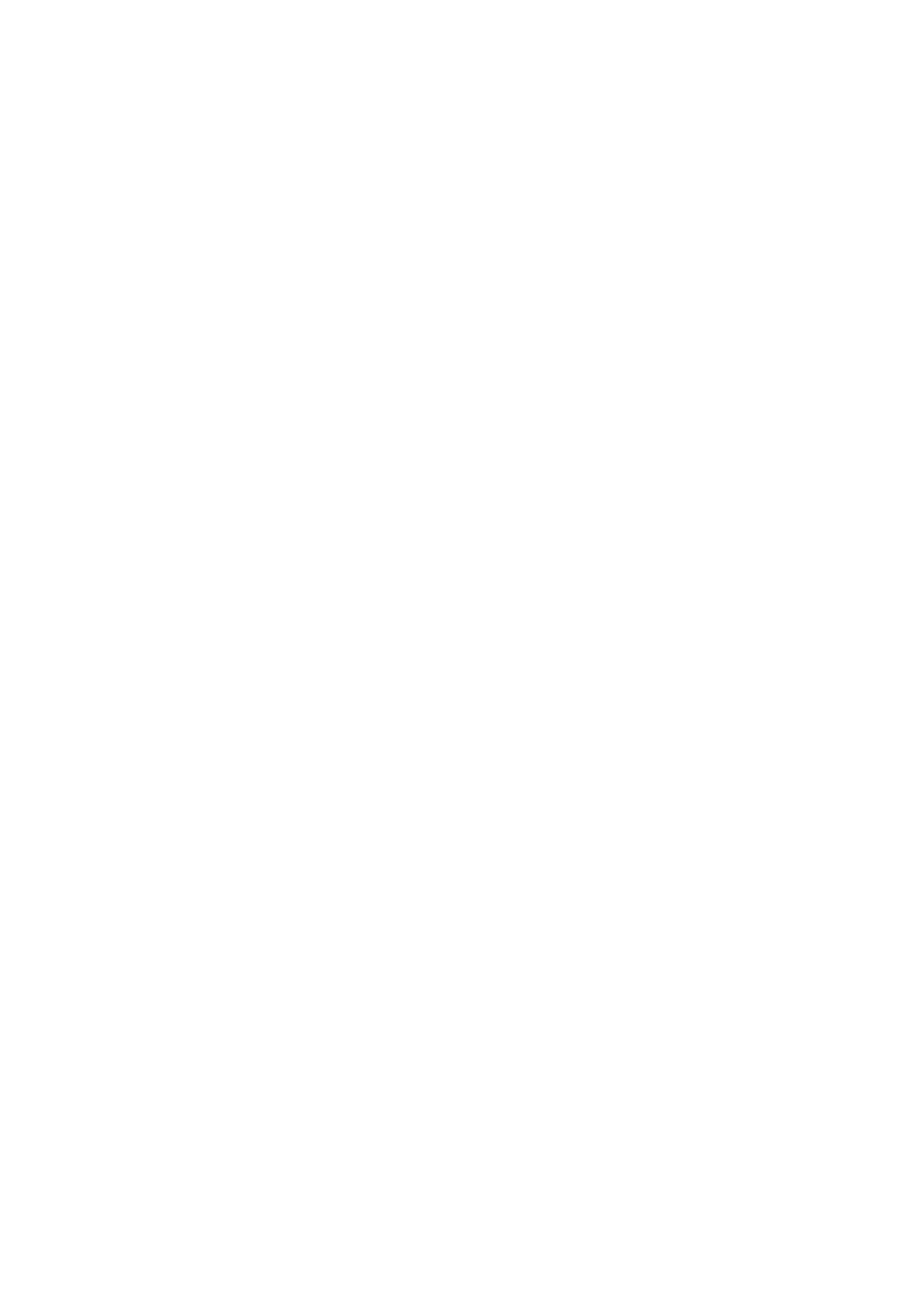### ACKNOWLEDGEMENTS

This dissertation would not have been possible without the guidance and the help of several individuals who extended and contributed their valuable assistance in the completion of this study.

First and foremost, my utmost gratitude to my supervisor Prof. Savaş Arslan, who patiently listened to my outrageous theories and helped me rationalize them. This study would have never been completed without his encouragement and stimulating questions.

I am very grateful to Prof. Louise Spence and Ass. Prof. Nilay Ulusoy for their advice, criticism and encouragement. Their kind support was crucially important in the final phase of this dissertation.

I wish to express my warm and sincere thanks to Prof. Tül Akbal Süalp and Prof. Selim Eyüboğlu for their guidance and sincere help in the early phase of the study.

I warmly thank Can Ersoy from Stony Brook University and Assoc. Prof. Matthew Gumpert from Kadir Has University for giving their time and support to read and edit my project.

My special gratitude goes to my family for their patience. My mother Leyla Bekar, my father Aykut Kayhan and my grandmother Meliha Bekar always supported me from my earliest days in college.

I owe my loving thanks to Ömür Müldür who gave me untiring help during my difficult moments: without his encouragement it would have been impossible to finish this work.

Lastly, I offer my regards to all of those who supported me in any respect during the completion of the project.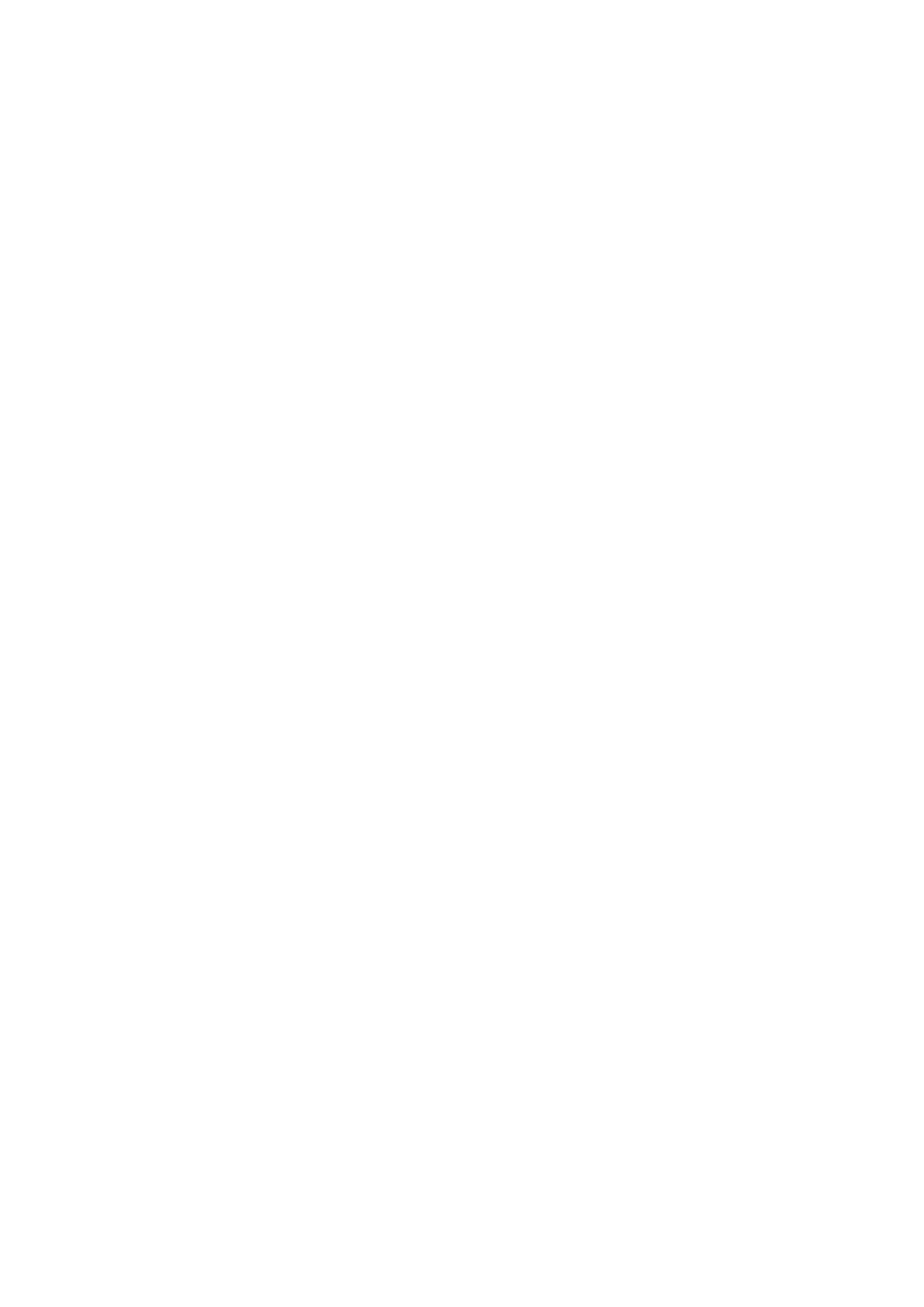## **ABSTRACT**

Despite the theories about the "death of tragedy", this study aims to find fragments and reflections of tragedy in postmodern film. Tragedy has changed and evolved with human society and its continuous chain from Ancient Greece to modern times has been broken by postmodernism. However, certain aspects of tragedy have continued to be used by literature and film: in particular, films with themes of chaos, violence, popular culture, paranoia, virtual reality and alienation often use the aspects of tragedy. The focus of the study is on these aspects adopted by postmodern film.

**Key words:** Tragedy, Postmodern Film, Chaos, Violence, Popular Culture, Alienation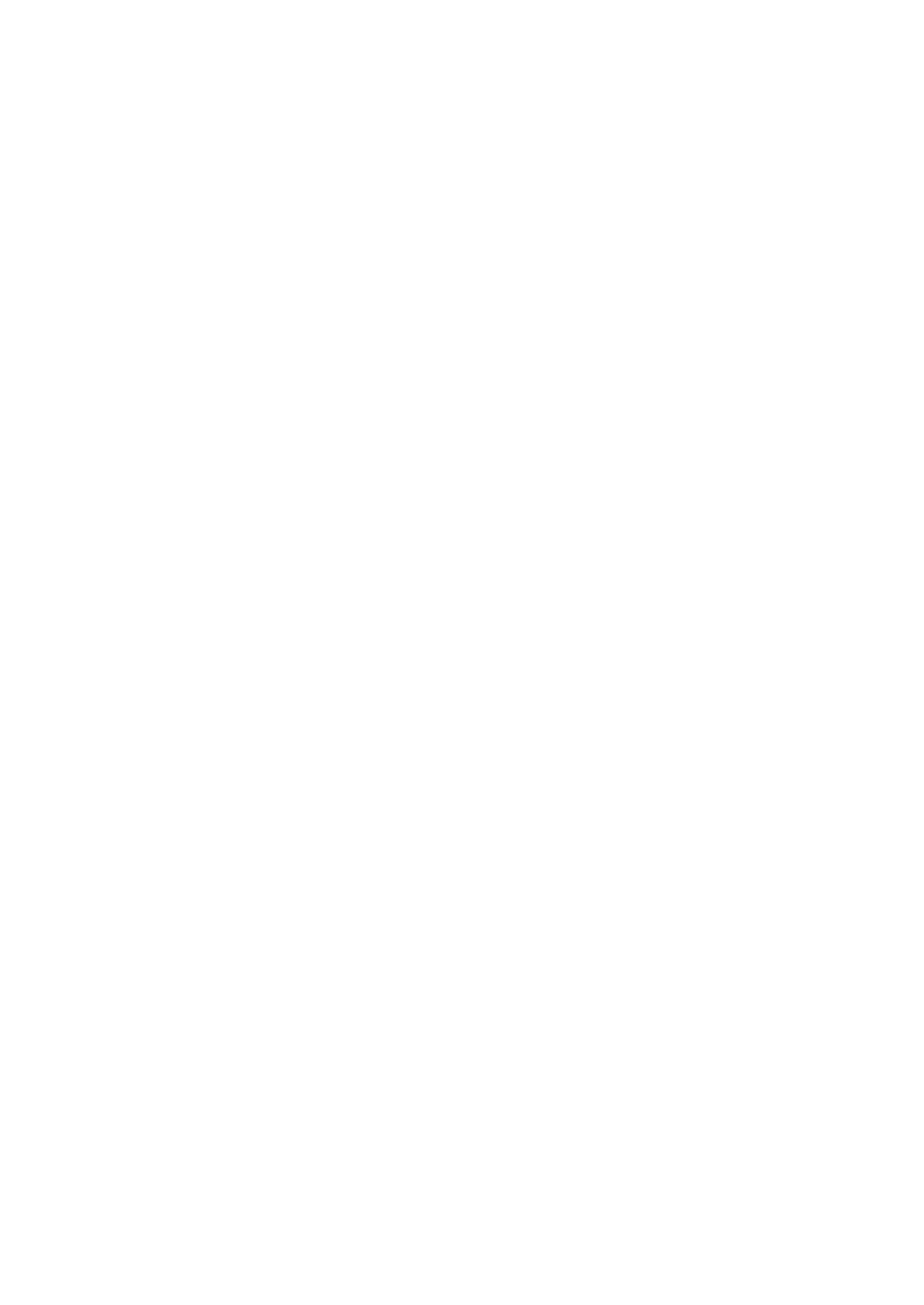## CHAPTER ONE

### **INTRODUCTION**

The main aim of this study was to define "postmodern tragedy" in contemporary cinema. I am using the past tense because a difficult period of research proved the impossibility of such a definition. When someone refers to tragedy in contemporary film, he or she either means the films of known tragedies like Hamlet or exact adaptations of classical and ancient tragedies like Star Wars. What I was looking for was a transformation, a new formulation of tragedy. I was looking for the development of tragedy from Ancient Greek to postmodernism. There are countless sources about ancient and classical tragedies and a considerable number of books about modern tragedy. However, none mentions its "postmodern" version. "Postmodern tragedy" is a missing link. The research was disappointing. What I found were fragments, reflections and impressions of tragedy rather than a new formulation. "Tragic characters" and "tragic instances" do exist in postmodern film and literature, but they are not enough to label a work "tragedy". There are a few obstacles which make this definition impossible. So, first I decided to find and analyse these obstacles to understand the possibility of a new formulation of tragedy. I started with the contemporary use of the word "tragic".

 As an adjective, "tragedy" appears so often in the confusion of our own century. When we hear that "a nine-year old boy found a loaded gun in his home and shot his five-year-old brother in the head", we mostly define the situation as "tragic", as well as "sad and heart-breaking". A broken career, a car accident, the destruction of an old house or a broken heart can be placed within the limits of the contemporary use of the word "tragic". When a love story sadly ends with an abandoned wife and children (or a cheated husband), the phrase "how tragic" is used as the most appropriate form for the situation. However, even if the owner of a broken heart feels the pain and ache of love as deeply as Romeo or Juliet, it does not bring his story to the literal level of tragedy. The contemporary use of "tragedy", which is closely connected to sadness, death and pain, has its roots in Schopenhauer's approach that tragedy is the unspeakable pain, the wail of humanity, the triumph of evil, the scornful mastery of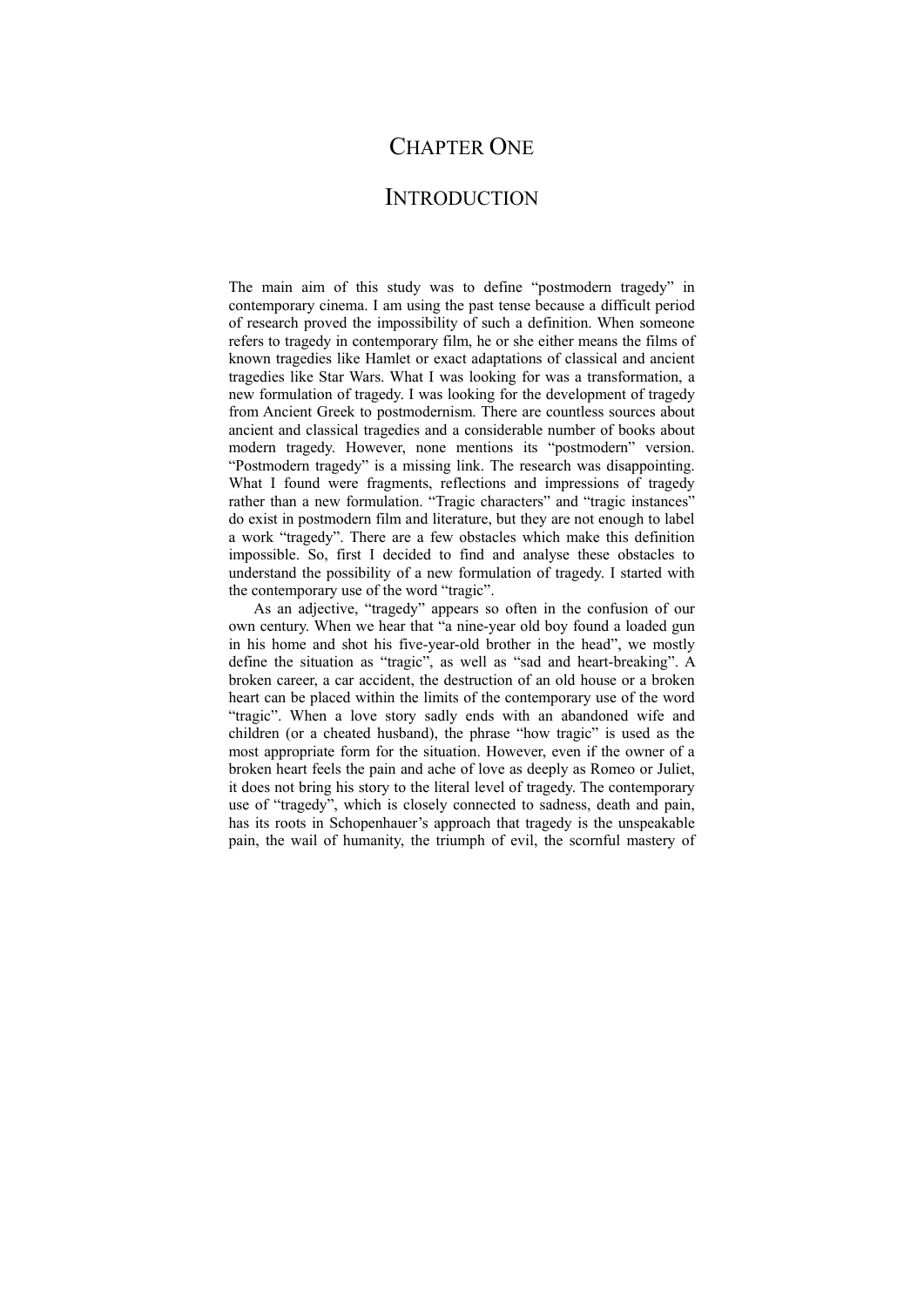#### 2 Chapter One

chance, the irretrievable fall of the just and innocent. From one point of view, most tragedies do end with the death or self-sacrifice of the hero, and they do create pain and sadness. But tragedy as a form of drama also depends on many variables like heroism, morality or ethical dilemmas, and does not "necessarily" end with "self-sacrifice". In its simplest terms, "tragedy" can be defined as the obligation to make a choice between two positive moral values, such as the choice of Brutus in Shakespeare's Julius Cæsar, in which he has to make a decision between his love of Rome, and of Cæsar.

As we can see, the contemporary use of the word "tragic" is very different from its classical and ancient forms. We do not think about ethical dilemma, heroism or self-sacrifice when we simply use the word "tragic" about a car accident. "Tragedy" no longer means a form of drama or fiction, but is placed in life itself. Also, with developing technology, newspapers, the Internet and the social media have broadened the field of tragedy. Technology and the daily use of the word "tragic" are reasons for confusion. Tragedy, which was only limited to plays, jumped to the novel in modernism. But it was still easy to find tragedy when it was only limited to literature and theatre. In the postmodern era, any news or article can include tragic instances. Technology and the daily connotations of "tragedy" are major problems in limiting tragedy to literature, theatre or film. Another obstacle is the postmodern genre theory which argues that the genres are mixed, ambiguous and blurry in the postmodern era. Compared to the periods when genres were crystal clear, like tragedy or comedy, postmodernism can combine any genre and create a new structure.

In earlier periods, tragedy as a form of drama was related to certain characteristics. Ancient, Jacobean and modern tragedies have unique characteristics. A classical tragedy like Æschylus's *Prometheus Bound*, presents a traditional hero (Prometheus) who resists the pressure of the Gods (classical tyranny), accomplishes his duty (giving fire and enlightening mankind), and sacrifices himself for a human programme (a universal positive value). The outcome does not surprise the audience, because they already know it. It is not possible to say that a classical character does what he does, just because of an oracle or fate—quite the opposite, in fact: he acts to change the oracle's prediction and to change his destiny even though his destiny is unwavering. The same path is visible for Sophocles's *Antigone*: she revolts against tyranny by burying her dead brother Polynices. However, her revolt does not alter the ending with her suicide. Most heroes or heroines of the classical tragedy are either gods and goddesses or princes and princesses. Psychology, which does not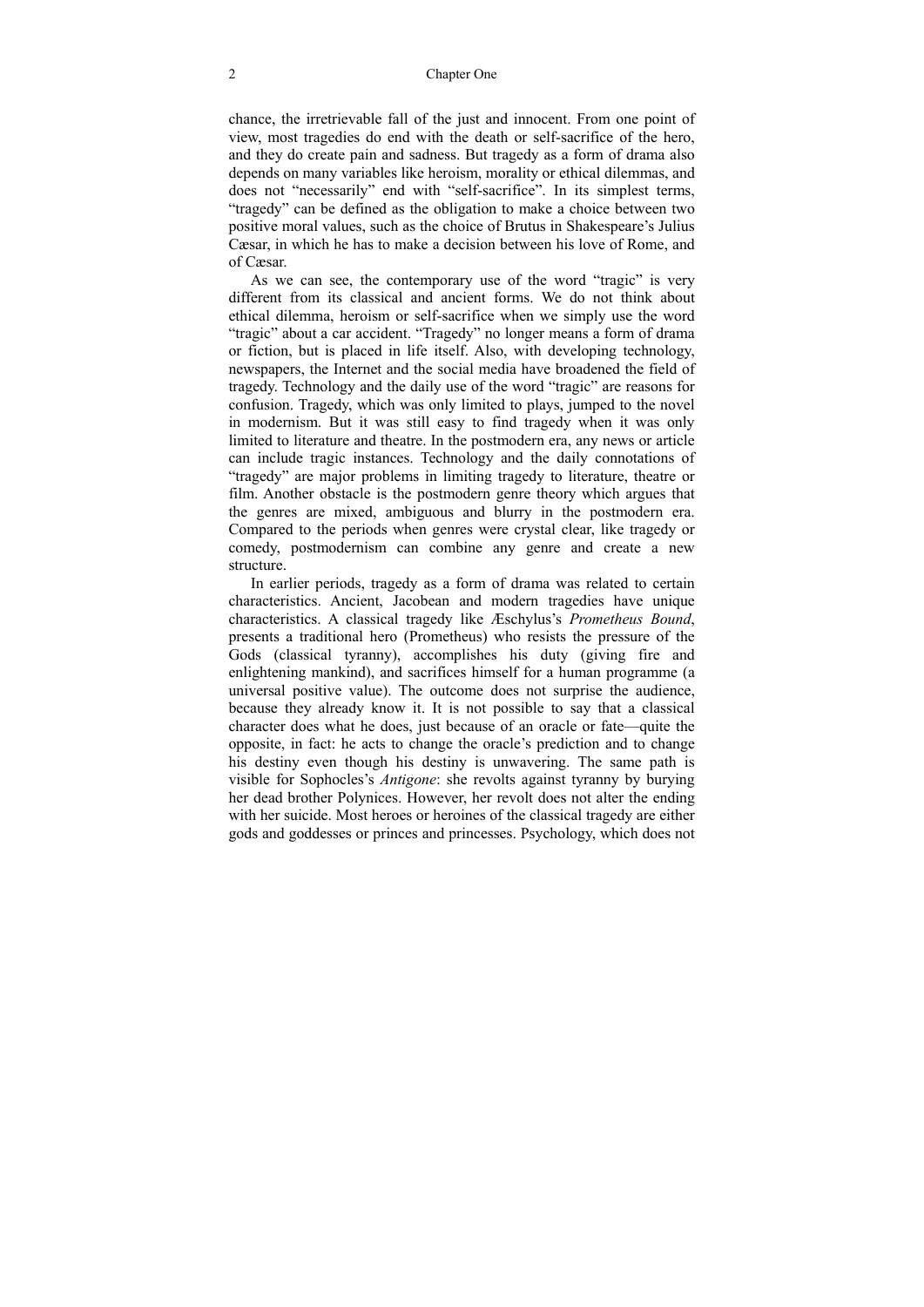#### Introduction 3

have any space in classical tragedy, became more important with modern tragedies. The main difference between classical and modern tragedy is that the characters descended from the skies, in some ways resembled human beings, and held the attention of both audience and dramatists (Williams, 1992: 37).

When we enter the domain of postmodernism, we are no longer able to make these analyses and limit the boundaries of tragedy. Postmodern genre theory shows that "tragedy" is no longer a pure genre, and if we want to find it we have to search for it in mixed genres. It is possible to find instances of tragedy in tragic-comedies or sci-fi tragedies, but it is not possible to define "postmodern tragedy". Tragedy's connection to political criticism, changing perceptions of tragedy after the Second World War and the emergence of postmodern ethics are the other obstacles which will be dealt in the following chapters. All these changes fragmented the "whole" structure of tragedy. Tragedy has been fragmented, and certain of its characteristics are used in various works. So I decided to collect these fragments and reflections of tragedy and locate them in postmodernism. In this work you will find the effort of finding and collecting fragments of tragedy in postmodern film, instead of analysing adaptations or remakes of tragedies.

The first chapter is a survey of tragedy from ancient to modern times. The themes of Ancient Greek, Jacobean and modern tragedy are categorized according to their dominant characteristics. Some of the major themes, such as free will, love, honour and self-sacrifice continued to be used in different periods, so they are explained only in one part and not repeated in the others. The categorization is a combination of different classifications taken from different sources. This chapter also looks briefly at philosophical theories of tragedy; morality and the ethics of tragedy are questioned in relation to these theories.

The second chapter defines the area where we will look for the instances of tragedy in postmodern film and literature. The first part of the chapter illustrates the themes and techniques of postmodern literature and film. The major techniques of metafiction, intertextuality, irony, playfulness and multiperspectivism are presented. The second part of the chapter looks at the theories on what happened to tragedy in postmodernism. Some major themes such as chaos, paranoia, violence, virtual reality and popular culture are selected. These themes cover a large part of postmodern literature and film that relate to tragedy.

The third chapter analyses four films; Sam Mendes's *American Beauty*  (1999), the Coen Brothers' *Fargo* (1996), Lars Von Trier's *Dogville*  (2003), and Mike Leigh's *Naked* (1993), according to their relations to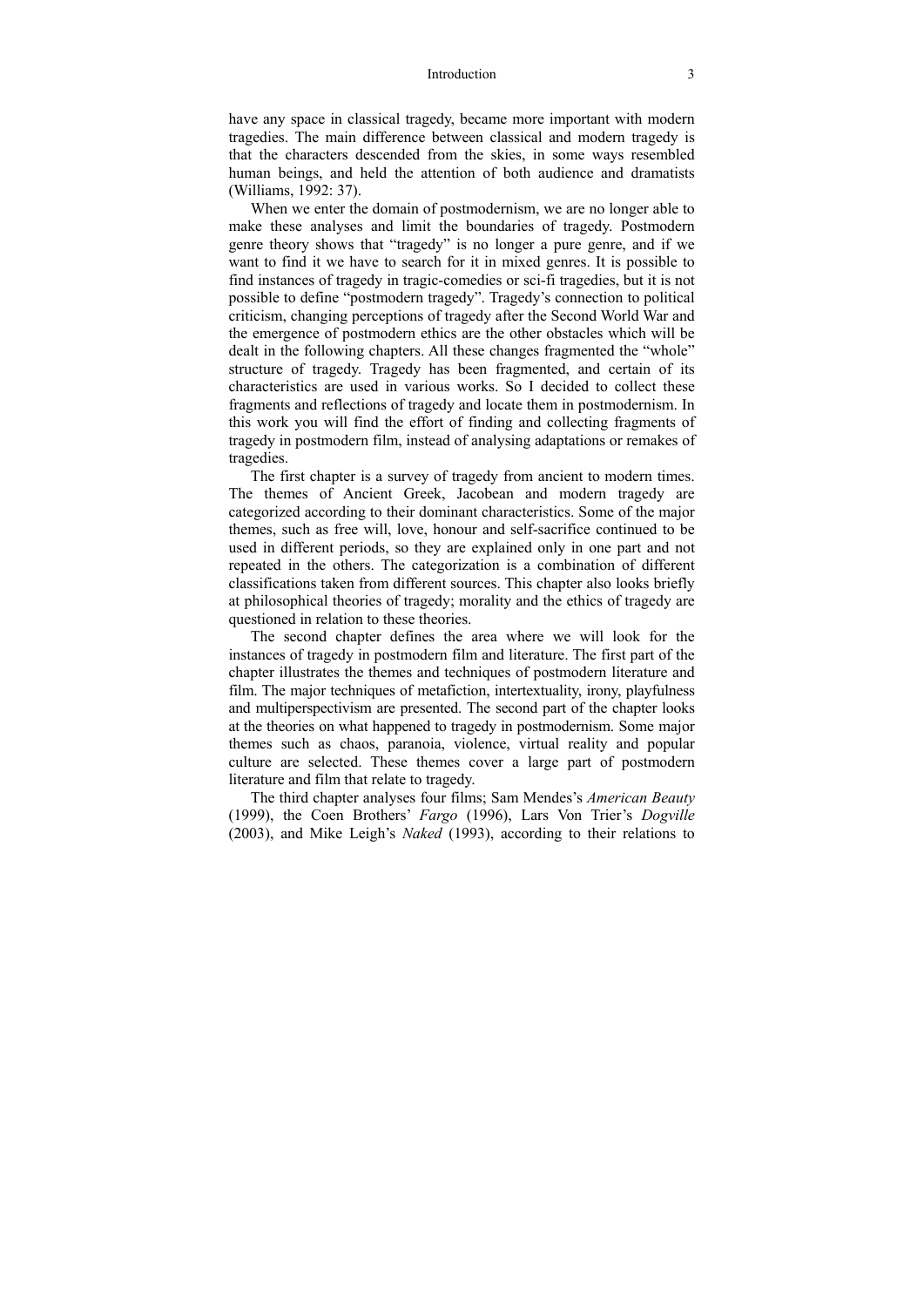tragedy. These films reflect the characteristics of postmodern films and use intertextuality, irony and playfulness. They also focus on the similar themes of chaos, violence, popular culture, alienation and family. These films exemplify how tragedy has been adapted to postmodern cinema.

Finally, an integral definition of the "postmodern tragedy" has not yet been theorized. Neither its characteristics nor its way of handling characters have been analysed as closely as classical or modern tragedy. To understand tragedy in the postmodern era, we have to look at the fragments of it. This work can be seen as a discovery of such fragments in postmodern film.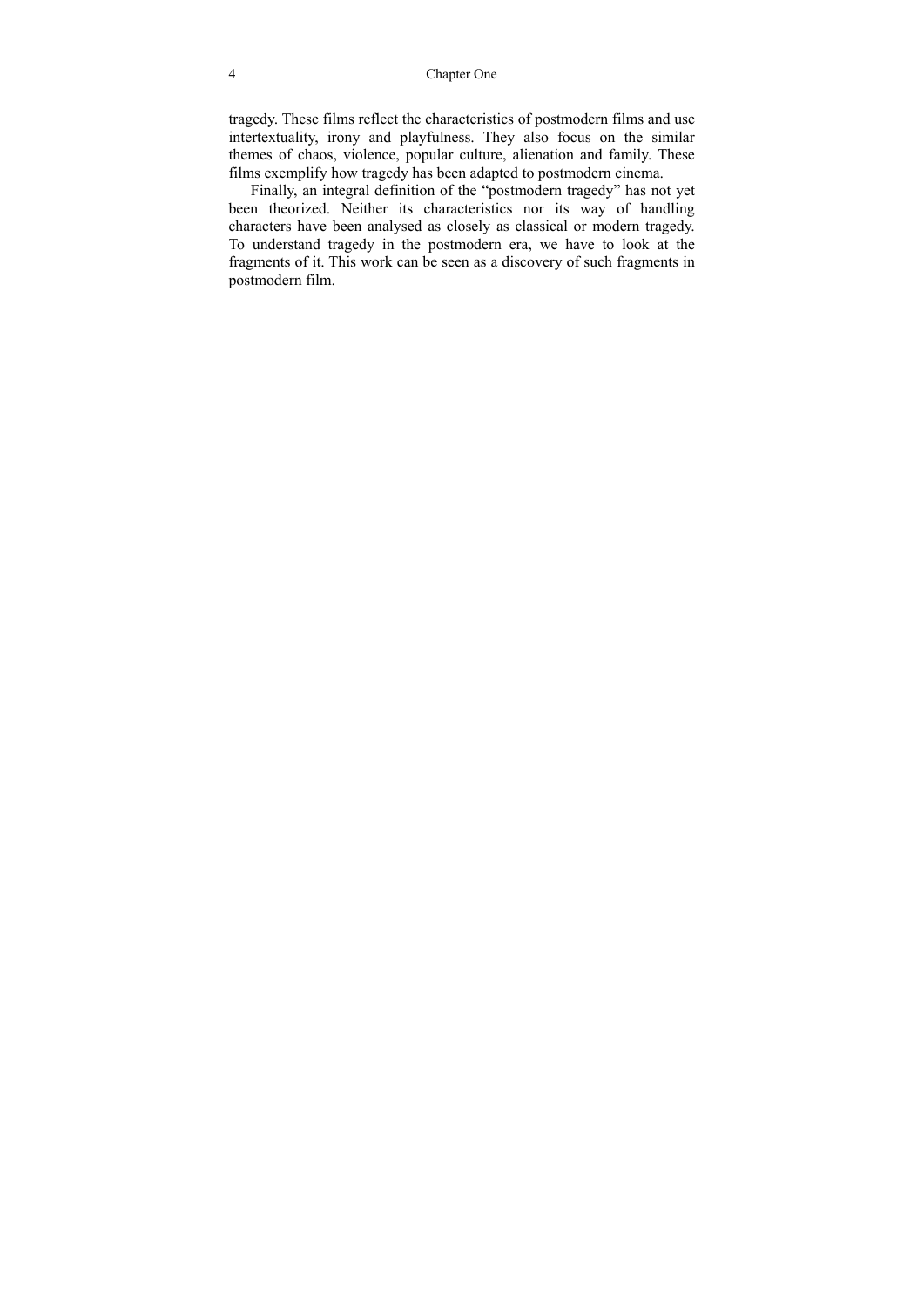## CHAPTER TWO

## HISTORICAL OVERVIEW

#### **2.1 Introduction**

Postmodernism and its eclectic structure include both modernist and traditional approaches. Modernism is basically a rejection of tradition, so the definition of tradition is the prerequisite of defining modern and postmodern tragedy. In order to define tradition, two main sources will be used. One of them is Arthur Miller's *The Spirit of Tragedy,* which is a detailed chronological survey on the development of tragedy. The other one is Raymond Williams's *Modern Tragedy*, which deals with the social and political circumstances, and which resulted in the need for change. The ideology of the period and social circumstances are analysed to locate the plays in a historical context. The historical periods of this chapter only cover major common themes and not a detailed survey of themes organized by writer. So the main goal is to categorize the major themes of the different periods, some of which will later be picked up by tragedy in the postmodern era.

#### **2.2 Ancient Greek**

#### **2.2.1 Background**

Even though it is not possible to date the birth of tragedy, the writings of Aristotle and the earliest works of Æschylus take us back to fifth century BC Athens. During the sixth century BC, the Greeks were very successful in Mediterranean trade and industry. Mainland Greece gained power through a series of wars at Marathon, Salamis and Platea. At the beginning of the fifth century, Greece reached its golden age, especially with regard to politics and philosophy. Political power was transferred from the landed nobility to a wealthy middle class. At this period, the Greeks started to regard themselves as *free men,* as equal citizens with recognized rights. The *polis,* a republican city-state, was a free, "open society" which protected the rights of its citizens with systems like open voting. With the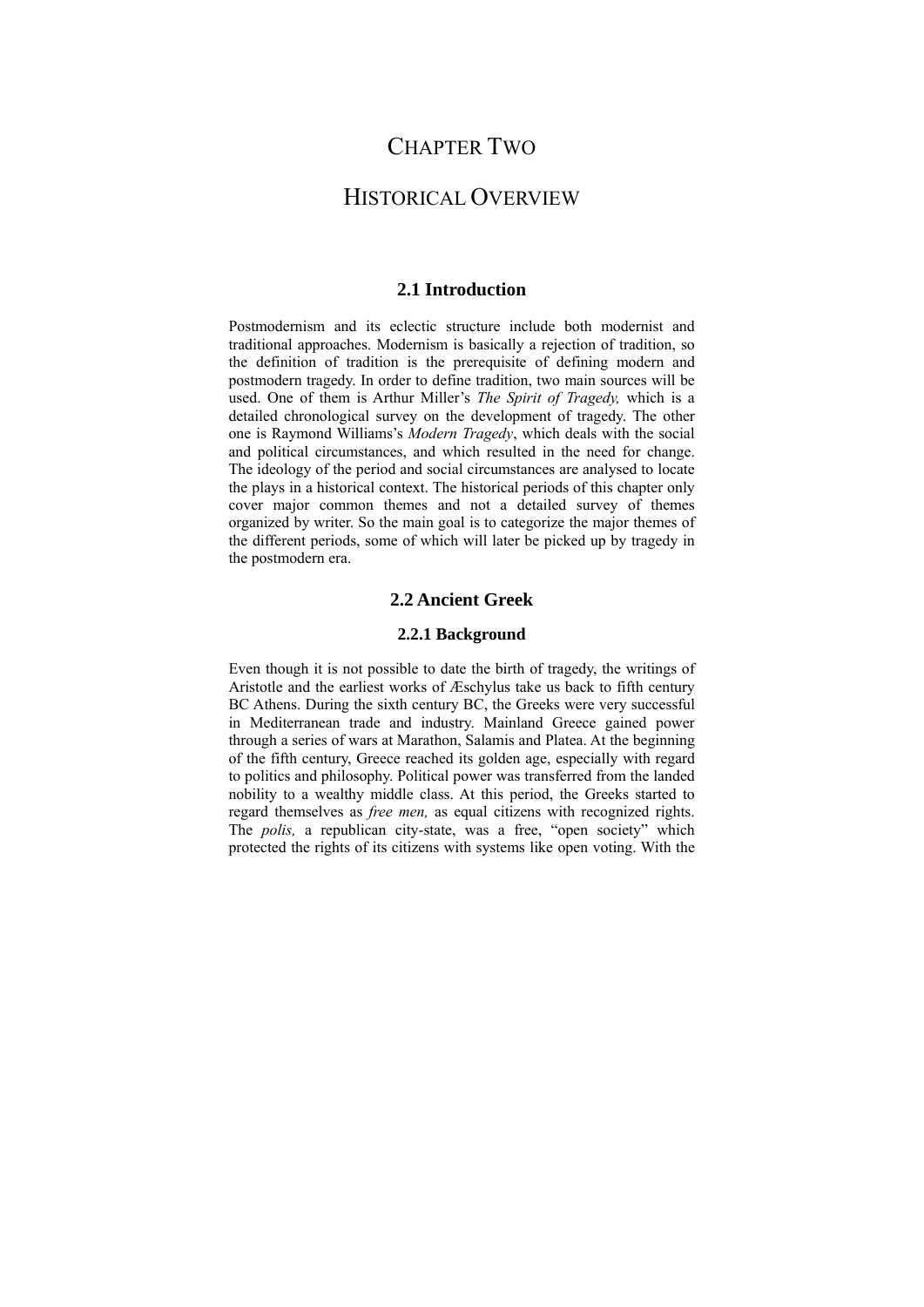rise of democracy, tragedy started to appear. Maybe it is too bold to argue that democracy was the primary condition of the creation of tragedy, but tragedy was definitely a product of growing freedom (Muller, 1968:50- 53).

The Greeks had three major tragedic dramatists, and thirty-two of their plays out of some three hundred remain. These writers are Æschylus (*Seven against Thebes, the Oresteia trilogy, Prometheus Bound*), Sophocles (*Antigone, Œdipus the King, and Œdipus at Colonus*) and Euripides (*The Bacchæ, Medea, Electra*). According to Nietzsche, Greek tragedy starts with Æschylus, reaches its golden age with Sophocles, and ends with Euripides. The most detailed and well-written work on these tragedies (from classical times) is Aristotle's *Poetica*, which presents us with a series of analyses and a complete terminology of Greek tragedy (Muller, 1968:58-60). Aristotle's work has become a guide for philosophers and theoreticians who have worked on tragedy in succeeding centuries. Thus, following *Poetica* and Aristotle's terminology can be a satisfactory starting point to conceive the world of tragedy and the tragic sense.

#### **2.2.2 Themes**

#### **2.2.2.1 Myth**

Before tragedy, the most famous form of poetry was the epic. Homer was like the god of all poets and writers (even though his existence has never been historically proven): almost every poem or play following Homer has references either to his gods or heroes. Legends and tragedies basically use the same myths and characters. The Homeric heroes, like Prometheus, Œdipus, Agamemnon, Aias or Pentheus, or gods like Zeus, Apollo or Athena, reappear in the tragedies of Æschylus, Sopochles and Euripides (Muller, 1968:58-60). The world of the gods is located at the highest point of Mount Olympus, while humans live on the earth, lower than gods. The Olympian gods were mostly Homer's creations. However, Homer is never really regarded as a tragic writer. His *Iliad* and *The Odyssey* were epic masterpieces, and they differ from tragedies in many ways. In both legends and tragedies the gods wield infinite power and determine the destiny of men. Heroes are always aware of this duality of worlds (the worlds of mortals and immortals); they are afraid of the gods and mostly obey their orders.

At this point, the attitude of characters differentiates tragedy from legend. In legends, heroes accept that they have a destiny set by the gods, and fulfilling this destiny, in the most heroic and honourable way, brings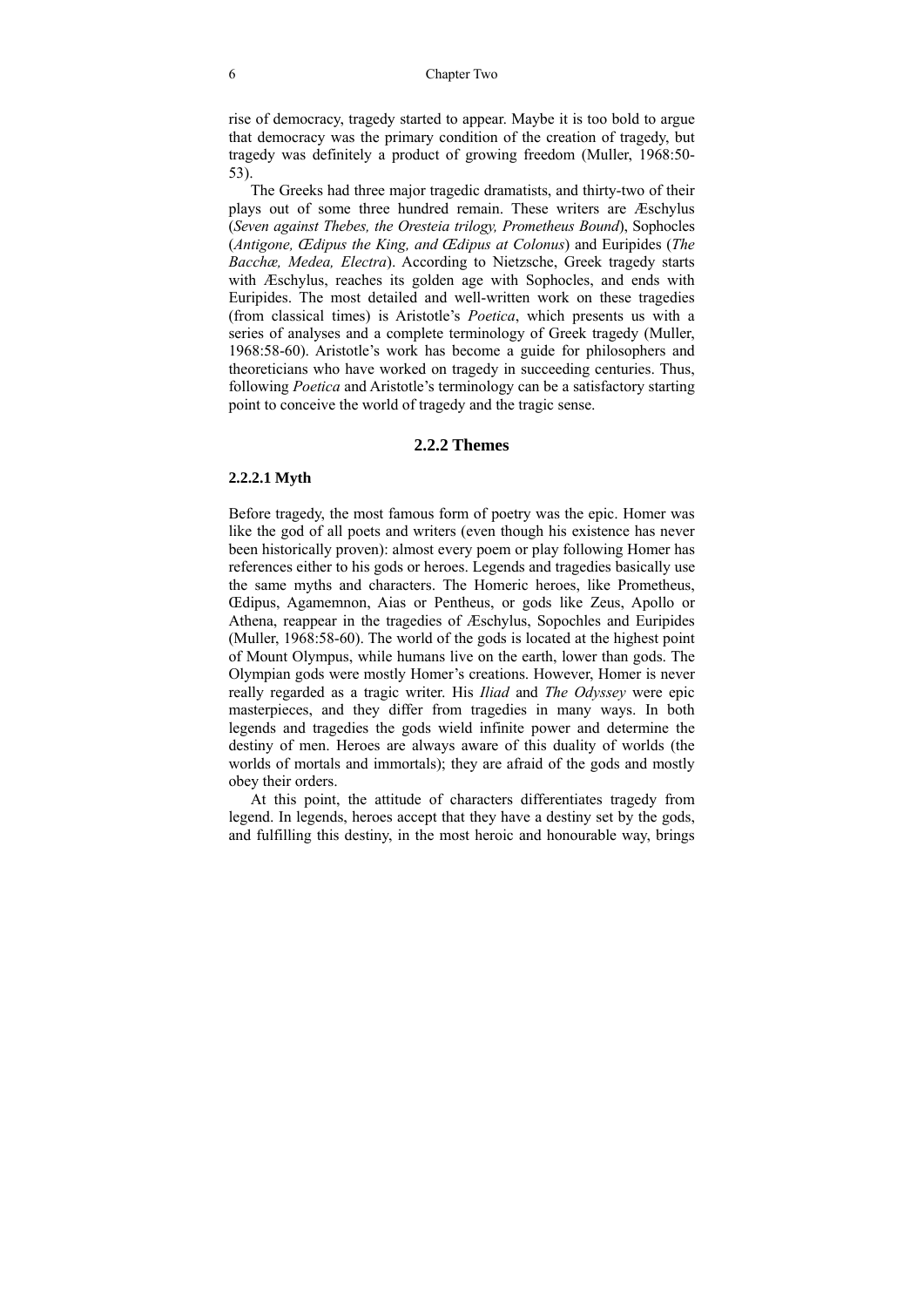them to the world of immortals. Compared to the complicated ethical dilemma of tragedy, the dilemma of the legend is rather simple, like a choice between being a hero or living a humble life (Rorty, 1992:34). Most of the heroes like Odysseus were fighting for *kleos* (κλέος), the word used for glory and immortality, asking themselves questions during heroic actions like, "which is more important: to die and be remembered as a hero [to live forever, in other words] or to give up and be a regular person?" While Homer's heroes fight for *kleos*, the tragic character resists his fate. Resistance to, and refusal to accept, fate are new themes in literature that appeared with tragedy.

*Fatum* (destiny, fate) is known as the most common theme in Greek tragedies. Attempting to avoid an oracle is a common motif. By trying to avoid an oracle, the tragic hero honours humanity's free will. When we look at a tragic hero like Prometheus, we see the struggle to survive and fight against fate. Æschylus's *Prometheus Bound* was the first part of a trilogy in which Prometheus, after creating humans from mud, stole fire (knowledge) from Mount Olympus and gave it to humankind, also teaching them the arts of civilization like writing, medicine and science: Prometheus is punished by Zeus because of his betrayal. Prometheus had unlimited knowledge which can save mankind. Prometheus had two options: either to help mankind and be punished by Zeus, or to leave mankind with their unfortunate fate and live as a Titan with gods. He chose to help mankind.

These clear references to freedom or the fight for freedom started to appear with tragedy. The main difference between epic plays and tragedy is this fight, which honours human freedom. *Telos* (τέλοϛ), the goal, the purpose of Odysseus or Agamemnon is to act heroically, accept their fate, and behave accordingly. The protagonist, even knowing that his fate has been written by the gods or an oracle, struggles against his fate, despite knowing that he will be punished for a number of reasons (Rorty, 1992:202).

#### **2.2.2.2 Arrogance**

*Hubris* (arrogance) is the most common reason for divine punishment in Greek tragedy. Examining fifth century Greece it can be seen that *hubris*  was a legal term and considered a crime. Its crucial importance in Ancient Greek law could have resulted in its reflection in tragedies. The greatest hubris is to play the role of a god, as a man or a mortal (ibid:183). Agamemnon (of Æschylus's *Oresteia* trilogy) is punished because of the hubris of walking on the fine purple tapestry. Agamemnon acted in a way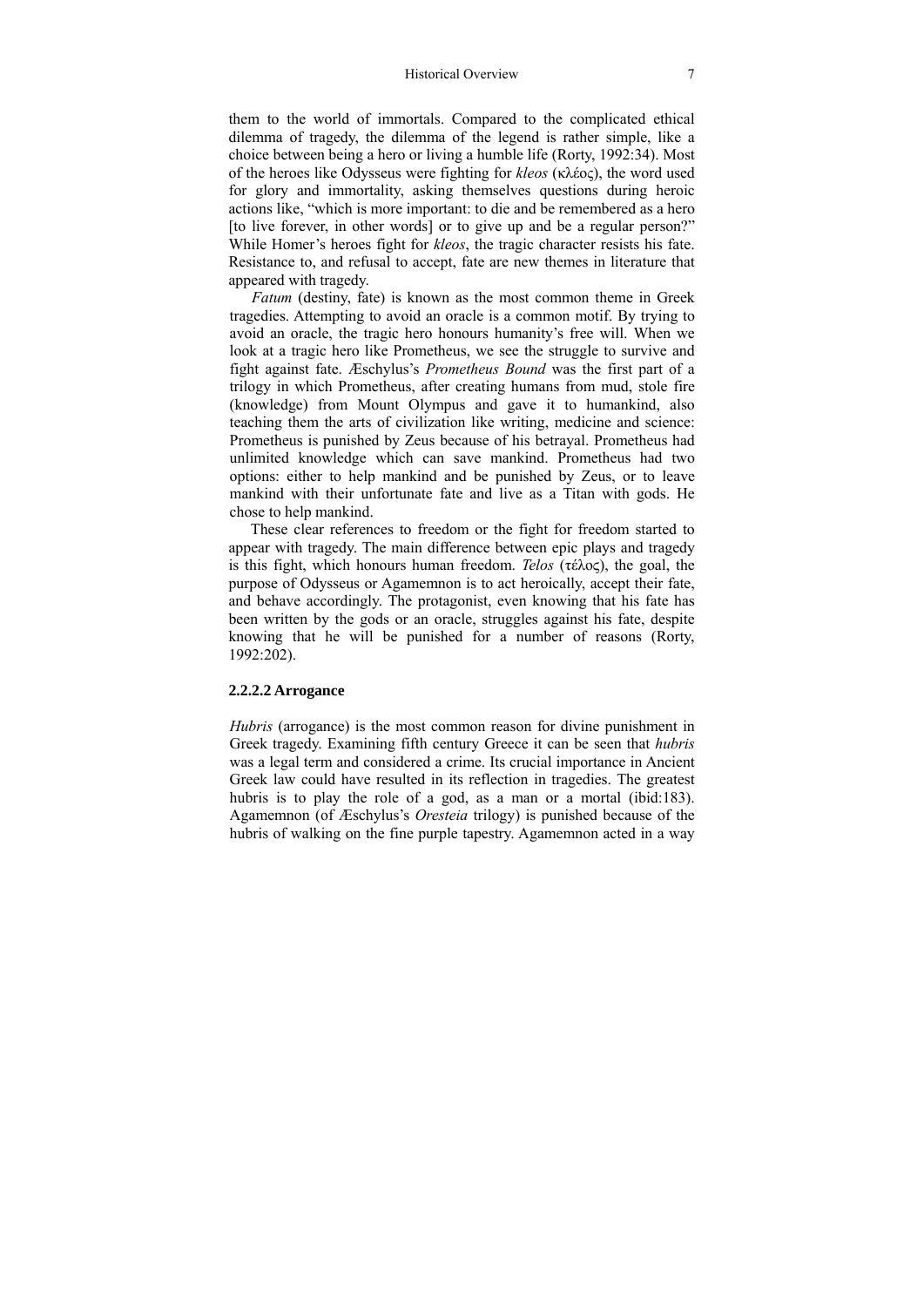that only gods are allowed to do, so he deserved the punishment.

Sophocles's *Antigone* also presents acts of *hubris* which bring both Creon and Antigone to their downfall. A rebel like Prometheus, Antigone does not respect orders and buries her brother, knowing that she is going to be punished. On the other hand, Creon, who plays god and prevents Antigone from burying her brother, has too much pride to notice how far he has taken the matter. Antigone hangs herself, Haemon kills himself, and later Creon's wife also commits suicide. Creon is left alone in pain. *Hubris* results in *nemesis (Νέμεσις-retribution)* which is the inevitable punishment or cosmic payback for acts of hubris (ibid:384).

#### **2.2.2.3 Will**

 $\overline{a}$ 

*Voluntas*<sup>1</sup> (the will) used by Aristotle, was new in Greek drama, given that epic characters were always following the orders of gods according to their fate. *Voluntas* glorifies freedom. Schelling describes this glorification;

A mortal destined by fate to become a criminal, fight against this fate, and yet horribly punished for the crime, which was work of fate! The reason for this contradiction, what made it bearable, lay deeper than the level at which it has been sought: It lay in the conflict of human freedom with the power of the objective world. In this conflict, the mortal necessarily had to succumb if the power was a superior power—a *fatum*. And yet, since he did not succumb without a fight, he had to be punished for this very defeat. The fact that the criminal, who only succumbed to the superior power of fate, was punished all the same—this was recognition of human freedom, an honour owed to freedom. It was by allowing its hero to fight against the superior power of fate that Greek tragedy honoured human freedom (Szondi, 2002:7).

Resistance is something that we see only in tragedy, not in legends. By

<sup>&</sup>lt;sup>1</sup> The will (*voluntas*) was pinpointed as the core of tragedy by Schopenhauer. In *The World as Will and Representation* (1819) Schopenhauer writes that the will as the thing-in-itself is the source of all phenomena. Individuals are destined to serve their will, and what we see in tragedy is the will's diverse manifestations battling against each other or the battle of the will-in-itself. Tragedy, for Schopenhauer, is the self-negation or the self-destruction of the will. As he puts it: 'It is the antagonism of the will with itself which is in tragedy most completely unfolded at the highest grade of its objectivity, and which comes into fearful prominence. This antagonism becomes visible in the suffering of mankind which is produced, in part, by chance and error; and these stand forth as the rulers of the world, personified as fate through their insidiousness, which appears almost like purpose and intention'.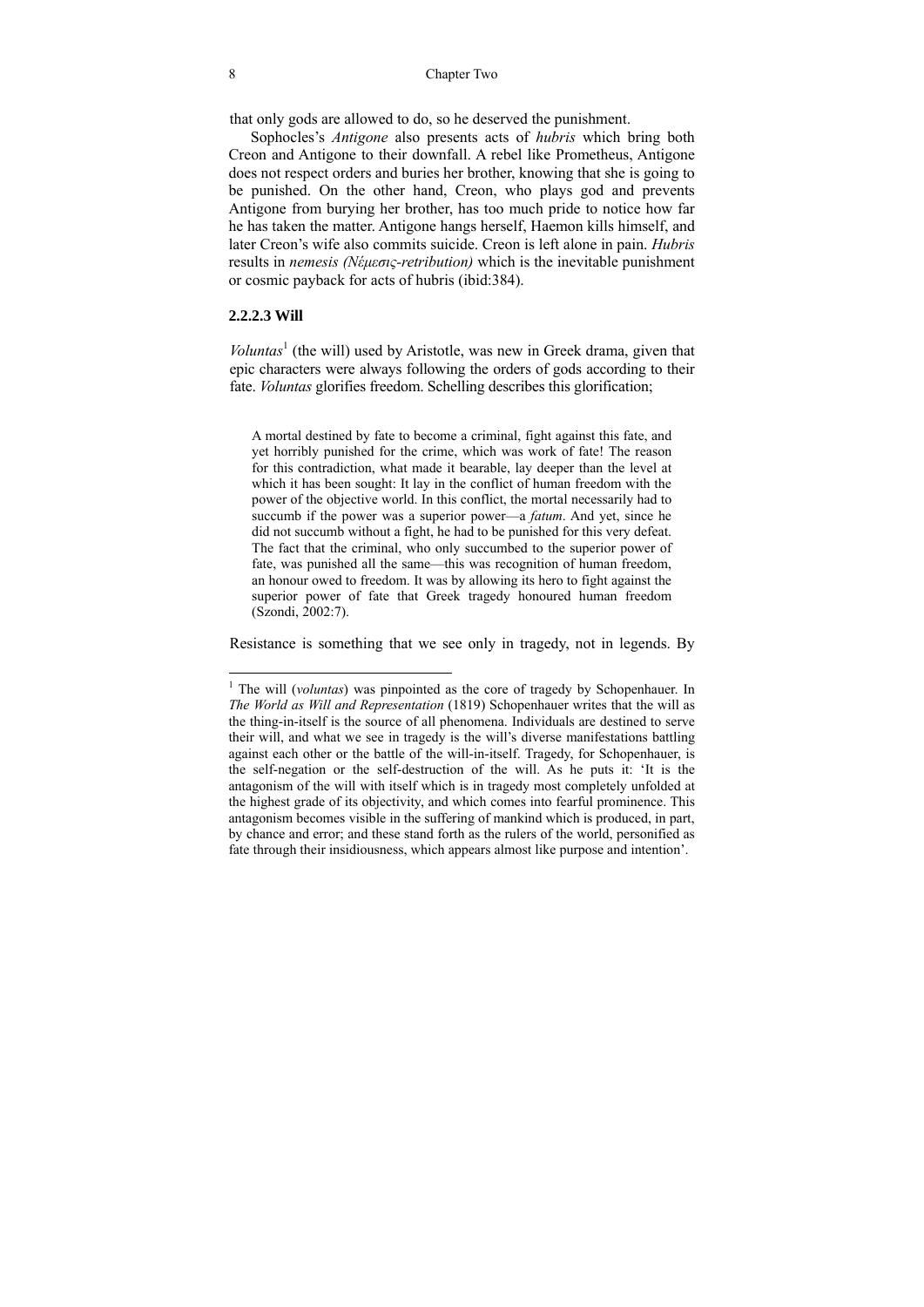resisting his fate, Prometheus refuses to be a slave and is willing to accept the punishment. It was a great thought: to endure punishment willingly for an *unavoidable crime,* so as to prove one's freedom precisely through the loss of this freedom and perish with a declaration of free will (Szondi, 2002:8).

*Voluntas* is an important indicator for the tragic character, given that the hero of the epic poem does not make decisions by himself. As Achilles wonders in *The Iliad*:

Fate is the same for the man who holds back, the same if he fights hard. We are all held in a single honour, the brave with the weaklings. A man dies if he had done nothing, as one who has done much (1951:318).

For Homer, Achilles's questioning is not a heroic action. Heroes should fight and die (through self-sacrifice if necessary) for *kleos* and should not reason their fate. They should obey the gods and follow the path that will bring them to immortality.

Tragedy arises when man realizes that he deserves a better fate. Tragedy couldn't be written if the only duty of men was to love and serve gods. The tragic spirit is also pessimistic: tragedy arises from human suffering as a result of unfair situations. Mostly, the suffering is not deserved: it can result from good intentions as well as bad, and the innocent may suffer too (Muller, 1968:36). Its pessimism and humanism together result in the question, "To what extent are gods responsible for the actions of individuals?" While legends were honouring traditional values and presenting heroism as a way to immortality, tragic characters were not happy with having heroic actions imposed on them.

#### **2.2.2.4 Self-Sacrifice**

Most of the tragedies end with the self-sacrifice of the protagonist. Euripides's *Iphigenia in Aulis* is a tragedy based on a myth which focuses on self-sacrifice. Iphigenia decides to kill herself, declaring that she would rather die heroically than be dragged unwillingly to the altar. She sacrifices herself for the sake of Troy. Sacrifice can either link to salvation or destruction, like Œdipus, who blinds himself after learning his fatal error. Either way, it is directly connected to the responsibility and the acceptance of responsibility by the protagonist.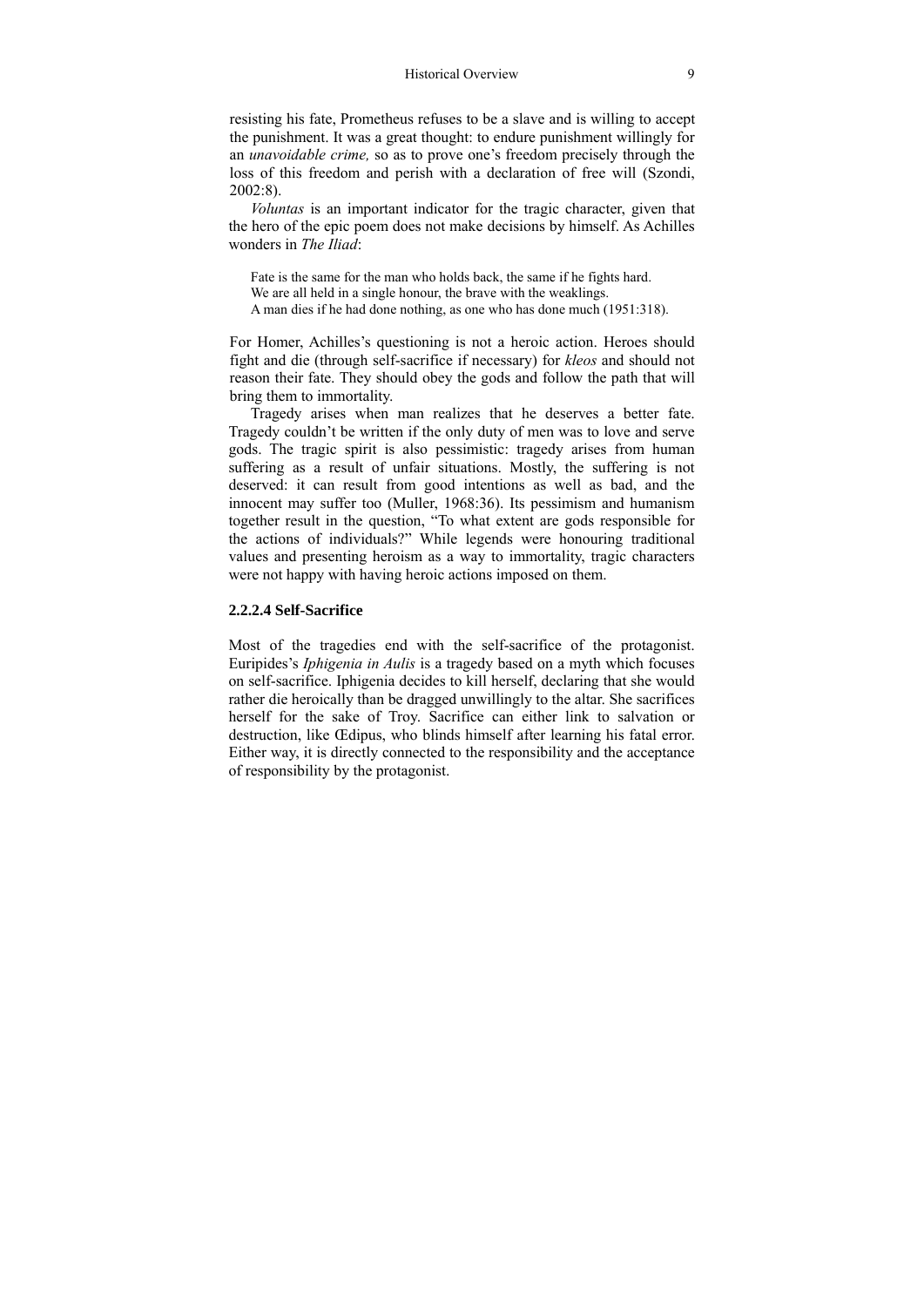#### **2.2.3 Character's Trajectory**

#### **2.2.3.1 Fatal Error**

Prometheus, an immortal, knew that he could lose his immortality because of his *hamartia* (ἀμαρτία),<sup>2</sup> or fatal error. The *hamartia* of Prometheus is his pity towards mankind. Moved by pity, he steals fire from the gods and brings civilization to mankind. His *hamartia* results in *peripeteia*  (Περιπέτεια), a plot reversal or change of fortune. Prometheus is a Titan, who becomes a human chained to a rock, because of his fatal error of pitying humanity. According to Aristotle, the cause of *peripiteia* is the *hamartia* of the hero. The *hamartia* is minor but becomes fatal in tragedy, and the amplification of *hamartia* results in the *hamartanein* (missing the mark) of the hero: the effort to achieve a goal just results in the opposite (Rorty, 1992: 179).

#### **2.2.3.2 Recognition**

 $\overline{a}$ 

*Anagnorisis* (used by Aristotle, meaning recognition) refers to the hero's sudden awareness of a real situation. In tragedies, at the moment of clairvoyant insight, *anagnorisis*, the tragic hero suddenly comprehends the web of fate within which he has entangled himself. At the moment of *anagnorisis, Œ*dipus faces the fact that his troubles are his own fault. He also takes responsibility for his own punishment, saying that the gods are not responsible for his blindness. The moment that Œdipus becomes aware of his actions is the breaking point of tragedy, and is common in tragedies, which is also called *cæsura* (a complete stop in a line of poetry). Höderlin says that

…at such moments man forgets himself and the god and turns around like a traitor, naturally in saintly manner. In the utmost form of suffering, namely, there exists nothing but the conditions of time and space. Inside it, man forgets himself because he exists entirely for the moment, the god [forgets himself] because he is nothing but time; and either one is unfaithful, time, because it is reversed categorically at such a moment, no longer fitting beginning and end; man, because at this moment of categorical reversal he has to follow and thus can no longer resemble the beginning in what follows (1988:108).

<sup>&</sup>lt;sup>2</sup> Hamartia, used by Aristotle to define a fatal or simple mistake by the protagonist which eventually leads him to the final catastrophe.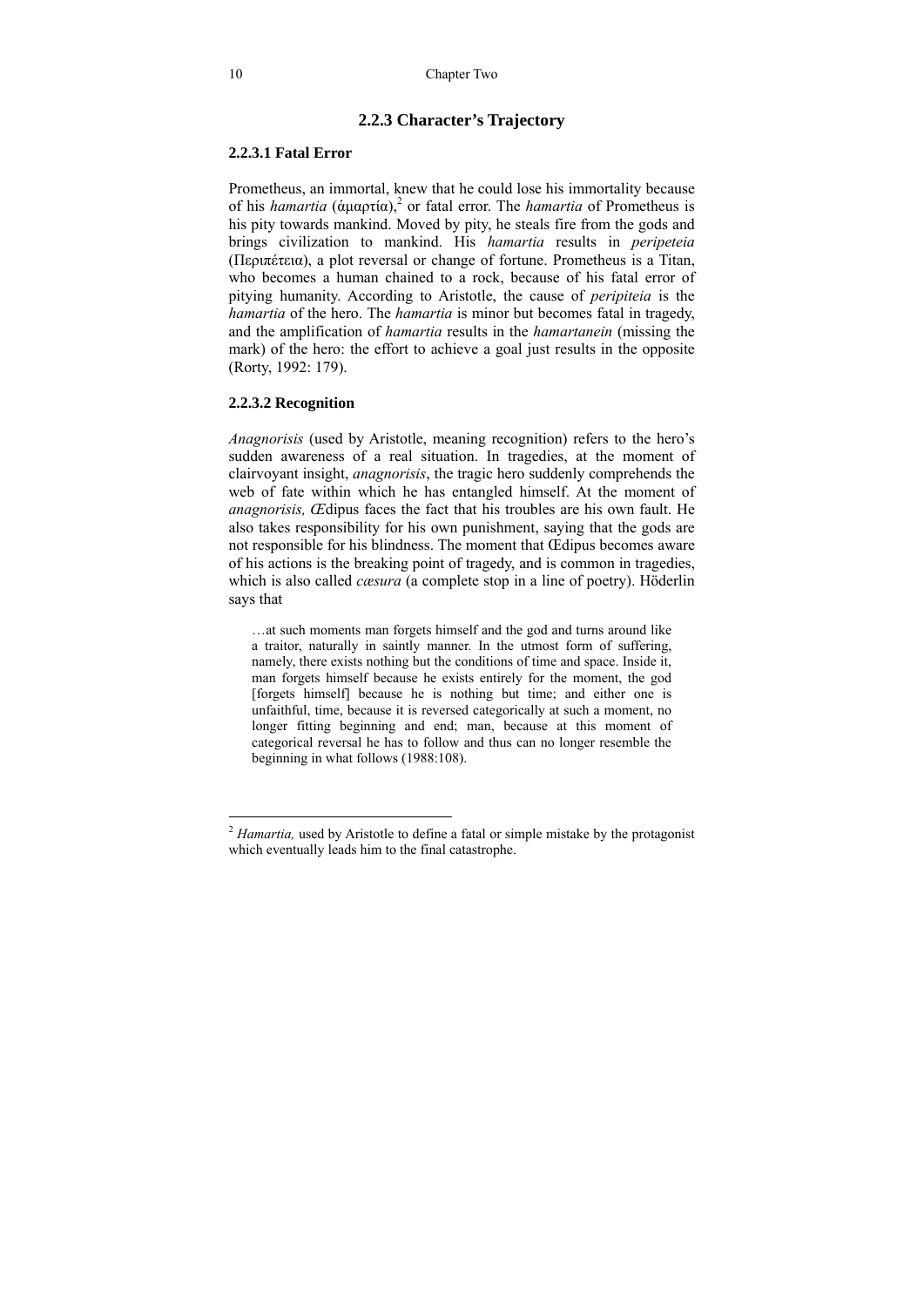#### **2.2.3.3 Fall and Katharsis**

Ancient Greek tragedies end with the fall of hero. Their fall is mostly the self-sacrifice of the tragic hero. The end is not necessarily death, it can also be self-punishment like Œdipus blinding himself, but it should result in katharsis (κάθαρσις): purging. Aristotle's term *katharsis* refers to emotional cleansing in Greek drama, where the hero reaches a certain level of awareness and reacts. When the hero realizes his fatal error (in Œdipus) or accepts the punishment, (in Prometheus) the character cleans his soul with an action crucial for tragedy. Katharsis mostly comes with self-sacrifice or self-punishment, physically damaging self, sacrificing love or honour or committing suicide (Rorty, 1992:315).

#### **2.2.4 Narrative Structure**

Most Greek tragedies follow conventions in their form and scenery. One of these is the use of decorum, where characters have to act in a way that is appropriate to their social status, race, wealth, etc. Another convention is that the action has to be the representation of everyday life. The action has to be placed in one locale in a twenty-four period. Each play has to be didactic, i.e. including an important lesson, and tragedy should never be mixed with comedy. These rules were based on Aristotle's *On the Art of Poetry,* also referred as *the three unities*: the drama should take place in one location only (unity of place); events should unfold in one day (unity of time); and the focus of the play should be narrowed to the main events (unity of action). There is a continuous, linear narrative line that ancient Greek tragedy follows.

#### **2.2.5 Nietzsche and the End of Greek Tragedy**

After Sophocles, we arrive at the last phase of ancient Greek tragedy with Euripides. Nietzsche sees Euripides as the murderer of art. "Greek tragedy", wrote Nietzsche, "had a fate different from that of all her older sister arts: she died by suicide—by the hand of Euripides. Hence she died tragically, while they all passed away very calmly and beautifully in ripe old age" (Muller, 1956:125).

During Euripides's time many movements of thought were developing. The movements towards a scientific and more secular perspective of life transferred the emphasis on mysticism and intrigue to rational knowledge. Socrates, whose teachings naturally reject the irrational aspects of life and adopt a more rational mind-set, mostly influenced Euripides. The famous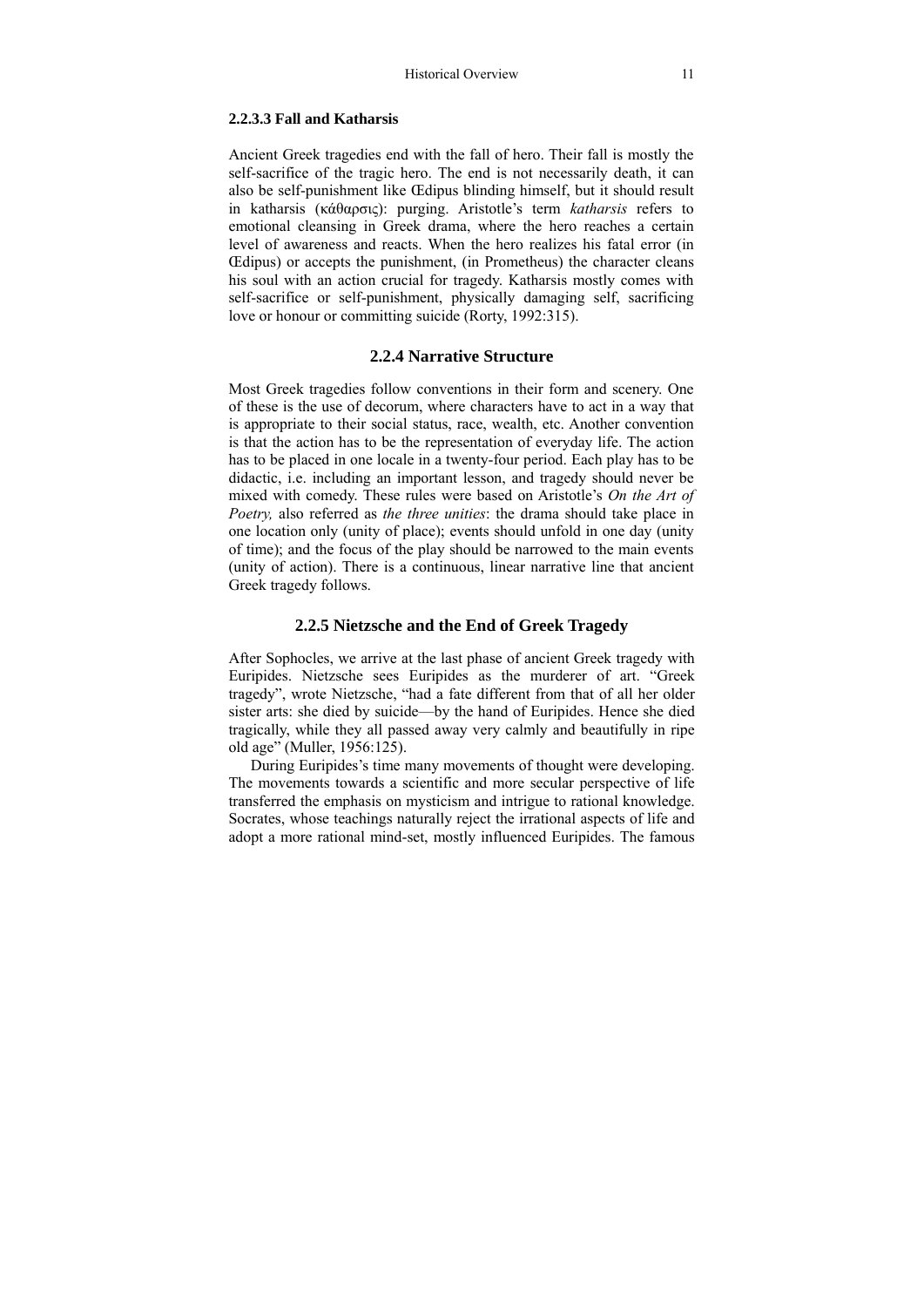Socratic aphorism "knowledge is virtue", disregarded the dark and irrational nature of the Greek psyche. With the great rival school of Stoicism, the universe is perceived as perfectly rational and good. Stoics used Nature and God to identify Reason, while excluding metaphysics. Then, drama focused on the visible and the rational. Euripides destroyed the balance between the Dionysian and the Apollonian by eliminating the musical element and diffusing the value of myth and suffering. He introduced the Socratic obsession with ultimate trust in human thought and knowledge into theatre. The removal of Dionysus resulted in the loss of the mystical aspect of art. Drama became more naturalistic in terms of human representation, more reflective of the realities of everyday life (Muller, 1968:103-5).

For Nietzsche, Æschylus and Sophocles were very successful in reconciling the Dionysian and Apollonian psyches in their plays. The balance between them was crucial for tragedy. The Apollonian element of Greek tragedy was responsible for the rational and serene, as were the epics of Homer, while the Dionysian was opening a darker way to the unpredictable and irrational. When we look at the plays of Euripides, we see a return to the Apollonian and Homer's "heroic" (ibid).

Whether or not Euripides was the murderer of Greek tragedy, he clearly marks its end. No Greek tragedies were written (or have not been found, at any rate) after him. The reason could be the lack of historical sources or the change in social circumstances. In either case there is a visible decline in Greek tragedy by the end of the fourth century BC.

#### **2.3. Jacobean**

#### **2.3.1 Background**

History has rarely exhibited a more appropriate coincidence than the end of tragedy and the fall of Athens. —Herbert J. Muller

The decline of Greek tragedy was closely related to the fall of Athens. Greek cities started to come under the domination of Macedon. The *polis* was still an open society, which maintained the old traditions, but Greeks could no longer demand of citizens what Athens had in its time. So though Greeks were not able to control their destiny, they could still enjoy tragedy, but not enough to produce an inspiring drama form with great ideas. When the Romans started to build their empire, they took over the bulk of Greek culture. Rome produced highly successful dramatists such as Virgil, Horace and Lucretius, but lacked audiences who could appreciate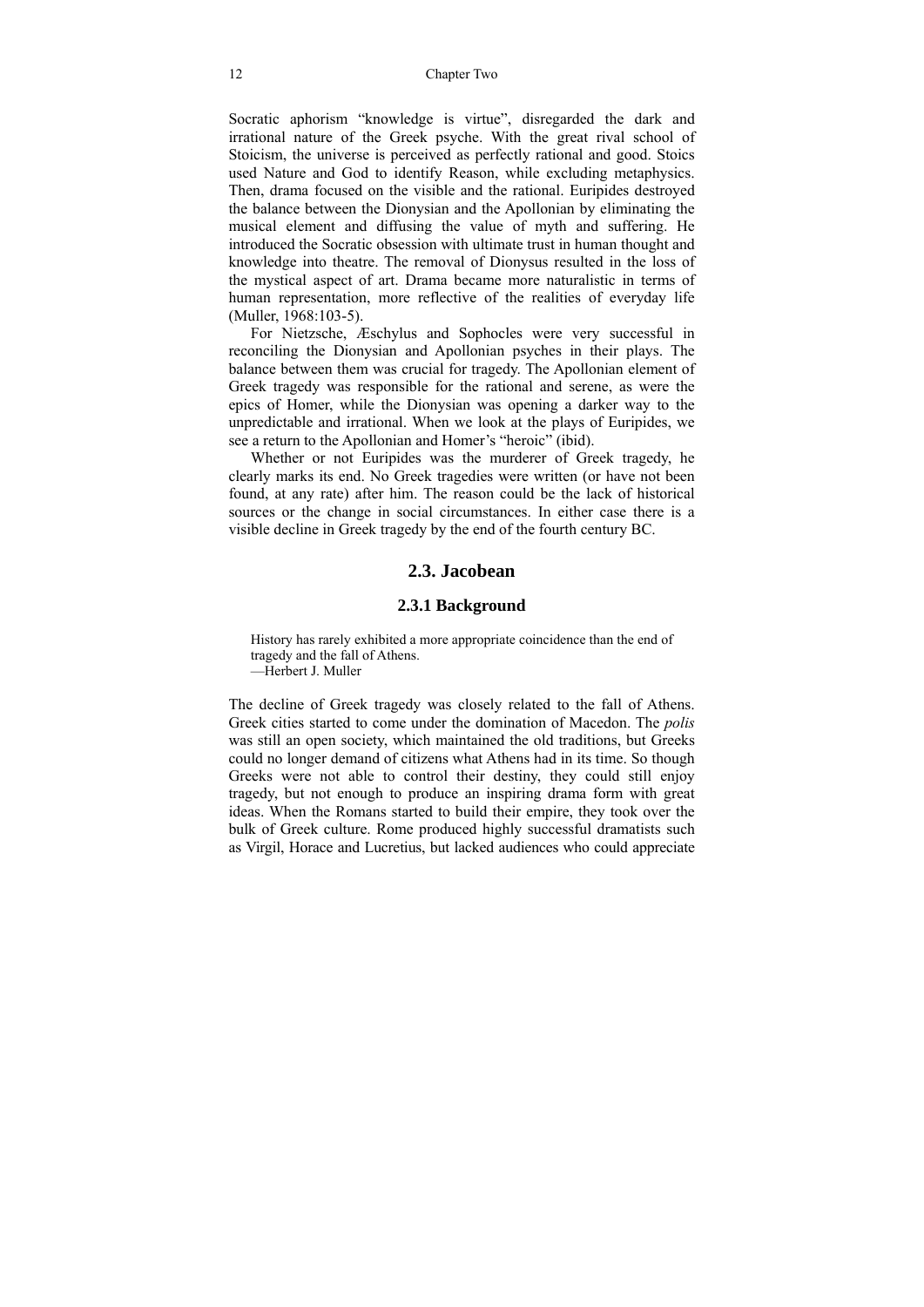and inspire the drama. Seneca, who was the most famous of Roman tragedians, wrote his plays for recitation before an invited group, and not for performance. Romans were basically unsuccessful in producing tragedy because they lacked a tragic sense of life. Compared to Greeks, they were unimaginative, insensitive and incurious (Muller, 1968:125-8).

The period between the Roman and Jacobean eras belongs to the medieval poets; medieval tragedy is known as a poetic narrative rather than drama. No real tragedy was written in the middle ages, but myth was still respected. The most glorious of all myths was obviously Jesus Christ's own. Jesus was the main hero figure, and in contrast to ancient Greek heroes, he never challenged God's plan for man. "Christianity trains men", writes Machiavelli, "to endure evils, not to perform great actions" (Muller, 1968:137). Medieval drama grew out of religion, as Greek drama did. However, medieval drama was mostly under the control of the church, and salvation was the incredible myth of it. Medieval man always thought that he was sinful and his business on earth was the salvation of his immortal soul.

The age of the Renaissance, the glorious rebirth of humanism and individualism encouraged immortality and irreligion: "The most evident stimulus of Jacobean tragedy were the tensions of an age of transition and the conflicts between the old faiths and new enthusiasms" (Muller, 1968:138). The great men of the Renaissance such as Leonardo da Vinci proved that men could do anything if they willed it. The Protestant Reformation encouraged rebellion against the central authority of the Pope. "Immortal God," exclaimed Erasmus, "what a world I see dawning" (Muller, 1968:143). Montaigne was the leader in terms of perceiving the limitations and potentialities of the human spirit. "What Montaigne was attacking, however, was the Christian presumption and self-righteousness that had already pitted Catholics against Protestants in atrocious religious wars" (Muller, 1968:147).

Instead of natural philosophy or science, the humanists preferred to look back to antiquity as their source of wisdom. A novel humanistic attitude towards the study of classical culture was introduced in fifteenth century Europe. The Renaissance conception of tragedy was closely related to humanism, and at least in the early stages of its development it was greatly inspired by classical, especially Senecan, examples. An important element of tragedy, *tragic pathos*, <sup>3</sup> emerged from the hero's own character, and not from an unfortunate state of circumstances. Marlowe and Shakespeare put into practice the possibilities of this new concept of tragedy (Muller, 1968:148-9).

 $\overline{a}$ 

<sup>&</sup>lt;sup>3</sup> *Tragic pathos* represents an appeal to the audience's emotions.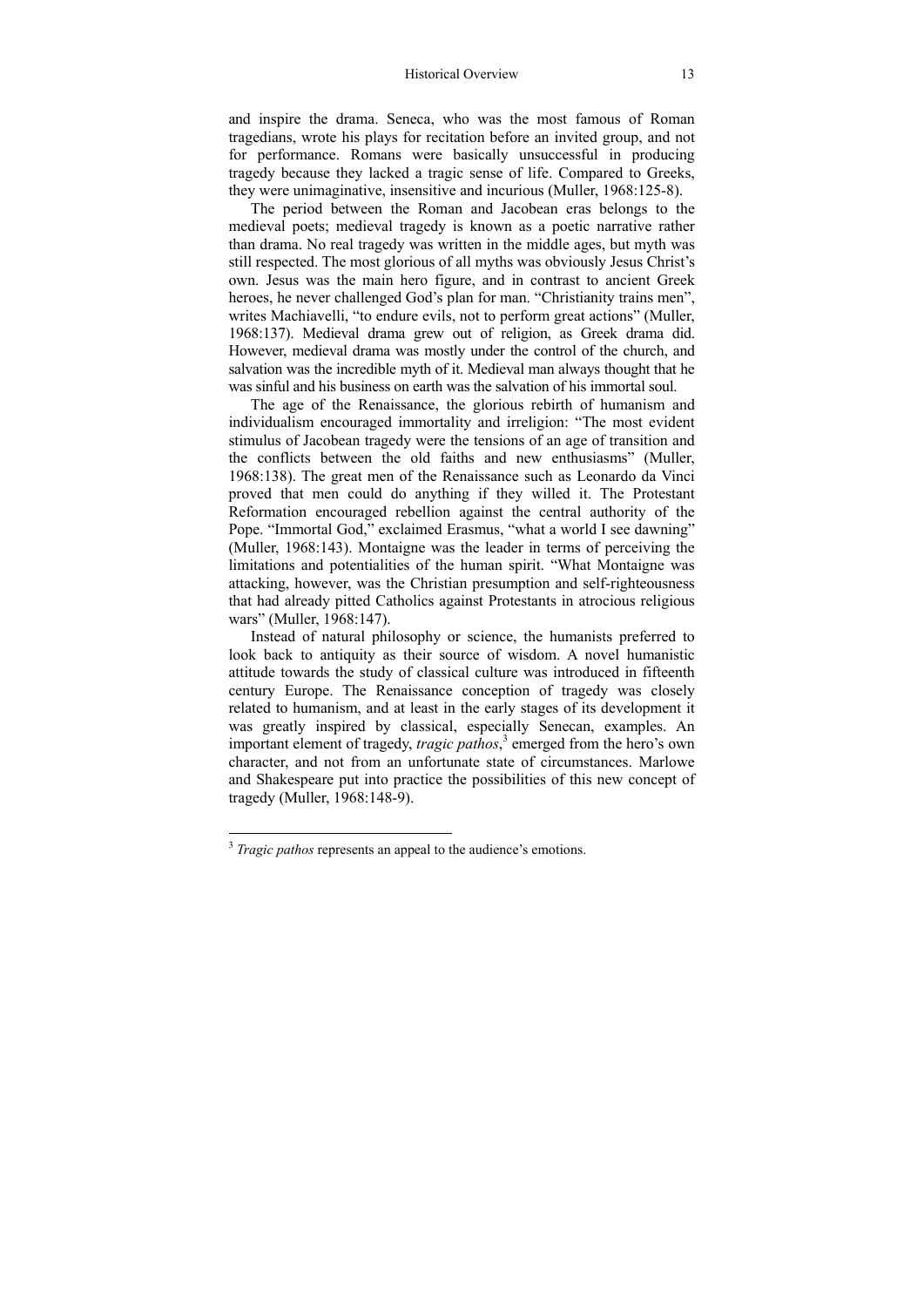#### **2.3.2 Themes**

#### **2.3.2.1 Fortune**

In medieval times, tragedy was simply perceived as a reversal of fortune. The character falls from high to low estate when the Goddess Fortune spins her wheel. *The Monk's Tale* by Chaucer was a series of tragedies about the fall of illustrious historical figures, such as Lucifer, Hercules and Adam. Someone riding the wheel of fortune could suddenly fall from it, and be crushed under it. Boccaccio was also responsible for the medieval concept of tragedy. Religious drama was the best-known form at the beginning of the Elizabethan era: "The writer may not be very religious himself", writes Uzmen, "but his vision is strongly limited by the view that the person may rise at first but will fall and be destroyed if he tries to achieve either power or a selfish satisfaction of his passions" (1988:188). In particular, the wicked ones who are guilty of treachery, envy, pride, carnal desire and various Christian sins are destined to be destroyed. Shakespeare, as an Elizabethan/Jacobean writer, did not believe in this and did not use the wheel of fortune as his main theme; however, he does have characters who are doomed to destruction, especially when they are wicked. "There might be particular sins which led to their fall, and at times these would be examined, in the light of the doctrine of Fortune as the ministering agent of Providence. But behind the particular sins was a more general sin: that of trusting to Fortune in the sense of seeking worldly success at all" (Williams, 2006:19).

#### **2.3.2.2 Horror**

Medieval men were living in two worlds: one was the world of God, holy and imperial, and the other was the world of earth, neither holy nor imperial. Spiritually, they were angels, believers, living next to the Creator and waiting for him to free them with their death. As flesh and blood they were fallen creatures, who had to live at the bottom of the universe. Both the angel and the beast, heaven and hell, were within medieval men. "Medieval men were given to a reckless immoderation, violent extremes in piety and blasphemy, asceticism and sensuality, chivalry and atrocity; their lust for life led to a horror of death unparalleled in all history" (Muller, 1968:139). Horror was a symbol of fear of Hell, owing to the thought of mortality. By the end of the fourteenth century the death's head and the skeleton became universal symbols. The ghosts in Shakespeare, or the cemetery scene in *Hamlet*, were representations of this particular medieval fear.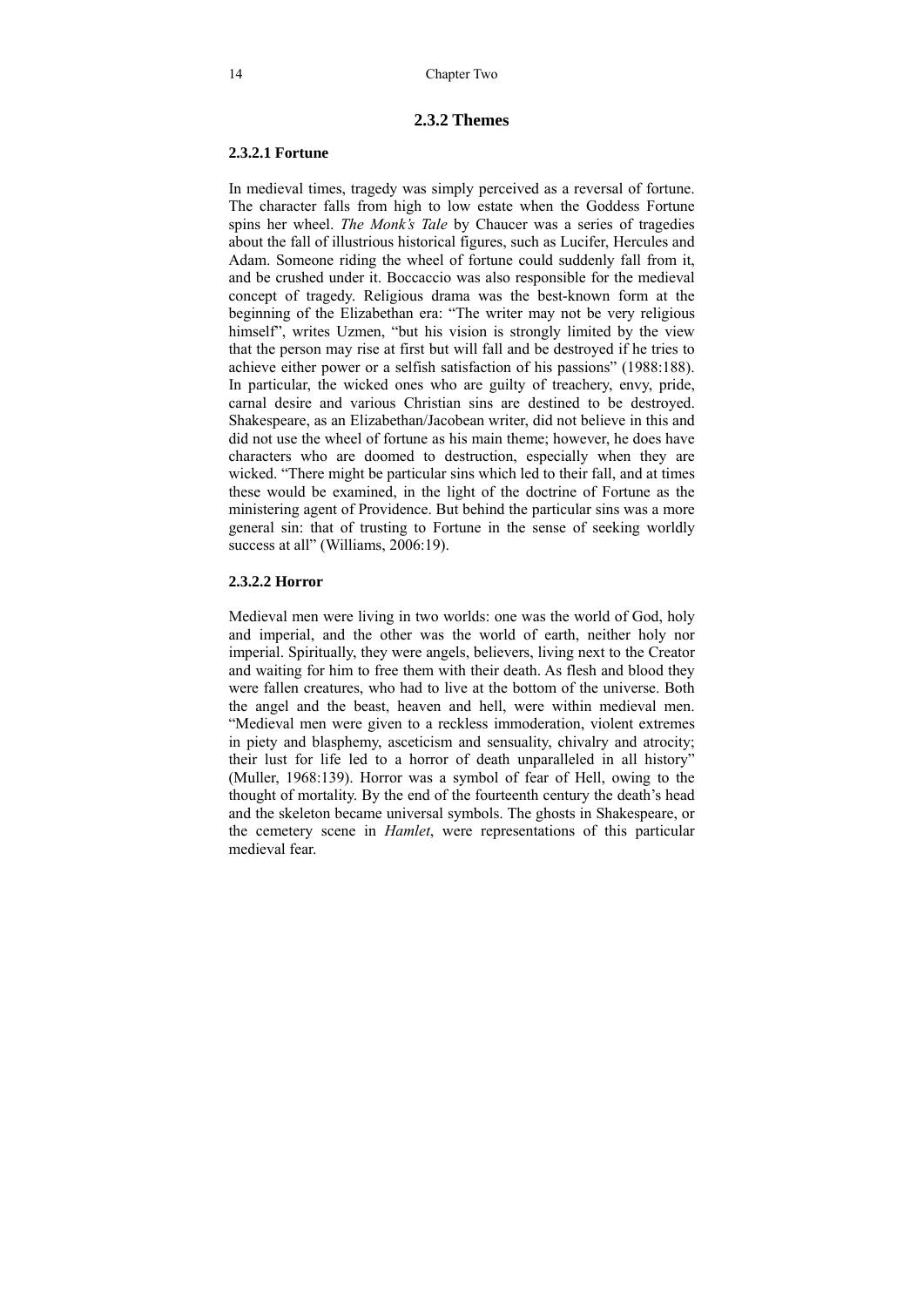#### **2.3.2.3 Mortality vs. Immortality**

Mortality vs. immortality was still an important theme. Humanists preferred to refer to ancient Greek mythology to look for the meaning of immortality, rather than the Bible. *Dr. Faustus* calls Helen of Troy:

Sweet Helen, make me immortal with a kiss. Her lips suck forth my soul: see, where it flies! Come, Helen, come, give me my soul again. Here will I dwell, for heaven is in these lips, And all is dross that is not Helena (1994:52).

Even Marlowe refers to Helen and immortality, though as an atheist he successfully illustrated a scientist's self-questioning about life and his acceptance of death in *Dr. Faustus*. Creating Hell in a poem, completely different to how it is referred to in the Bible, was quite rebellious, given the social circumstances of the period. Dr Faustus summons a devil, Mephistopheles, who serves Lucifer. *Dr. Faustus* remains confident in his damnation. His decisions are clear, much more than Greek heroes who were destined to be destroyed by Greek gods, and much more sentient. *Dr. Faustus* knows that man cannot escape from sins and death is inevitable.

#### **2.3.2.4 Tyranny**

Marlowe's plays mostly aim to capture the conscience of kings, to make kings afraid of being tyrants. His plays *Tamburlaine,* about the conqueror Timur, who rises from shepherd to warrior, and *The Jew of Malta*, about a Maltese Jew's barbarous revenge against the city authorities, were grand successes during the Elizabethan era. Marlowe, as a successful figure, also passed on to Shakespeare a drama of magnitude and magnificence (Muller, 1968:156-9).

Shakespeare's tragedies mostly indicate his concern with political order. The king was the father of the community, in charge of communal welfare. The fate of the hero is connected to the welfare of community, so civil war is the evil against the State (Muller, 1968:165). The heroes of Shakespearean tragedy are always persons of high status, such as kings like *Richard II or III, Henry V, V, or VI or Lear*, leaders like *Anthony, Brutus or Coriolanus*, members of upper-class families like *Romeo* or *Juliet*, or a general of the republic like *Othello*. Compared to the gods and goddesses of ancient Greece, Shakespearean heroes were definitely mortal and questioning "tyranny and mortality" through a series of bodily experiences on earth.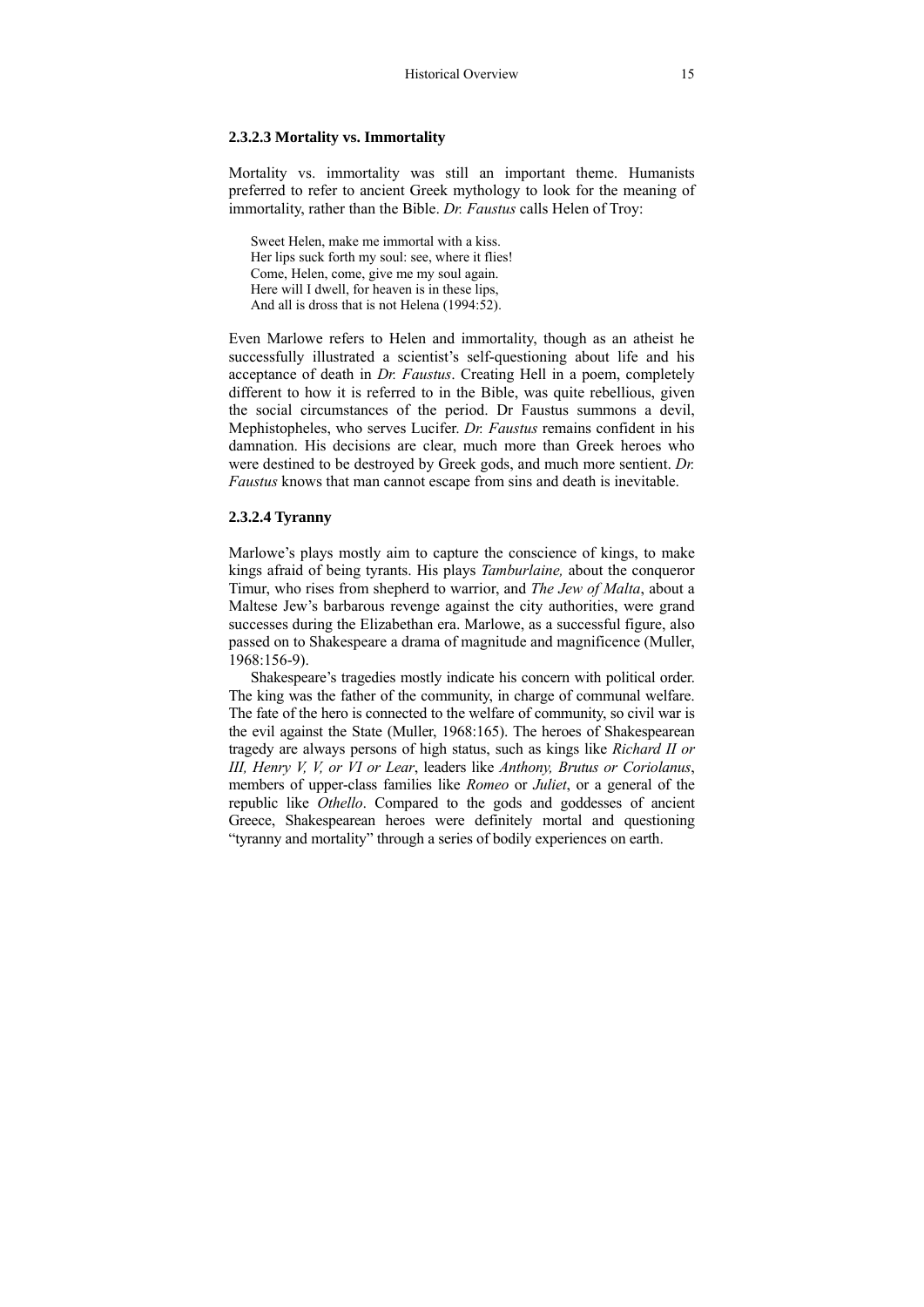#### **2.3.2.5 Good and Evil**

In addition to religious drama, the morality play was the form in which most Englishmen experienced theatre in the fourteenth and fifteenth centuries. Morality plays had theological origins and referred to pedagogical lessons about the consequences of good and evil education, or political lessons about the peculiar virtues of rulers. The techniques of morality dramaturgy, schematic rendering of temptation and conflict and allegorical representation were still quite visible into the seventeenth century (Levin, 1960:142).

As Bradley indicates in his lectures on Shakespearean tragedy, "Montaigne was the first to take a complex view of man in all his concreteness, and to hold it steadily. But Montaigne was seldom intense. His wisdom found little room for the heroic spirit that dares, defies, risks all. It was Shakespeare who most comprehensively embraced, and deeply felt, the contradictions of the Renaissance. His plays began with the exhilarating new sense of the ideal potentialities of man, and then the more acute awareness of his limitations, his capacity for evil" (Levin, 1960: 144). The individual is at the core of Shakespeare's drama; the nature of man and his capacity for good and evil are central to Shakespeare's plays.

#### **2.3.2.6 Revenge**

 $\overline{a}$ 

Revenge tragedy, $4$  which has its root in Seneca, was quite popular in the Elizabethan and subsequent Jacobean eras. Together with *Hamlet,* Thomas Kyd's *The Spanish Tragedy* (ca 1587), and Thomas Middleton's *The Revenger's Tragedy* (1606) were well known examples, Revenge tragedies characteristically include a secret murder, mostly by a ruler, a ghostly visitation by the murdered victim to the hero, continue with a period of disguise and madness of the hero, and end with a catastrophe, a violent revenge. *Hamlet* presents the characteristics of a revenge tragedy (Muller, 1968:167).

<sup>&</sup>lt;sup>4</sup> Revenge tragedy is probably the most inspiring form of tragedy for postmodern dramatists. Many examples of revenge tragedies were deconstructed in the twentyfirst century.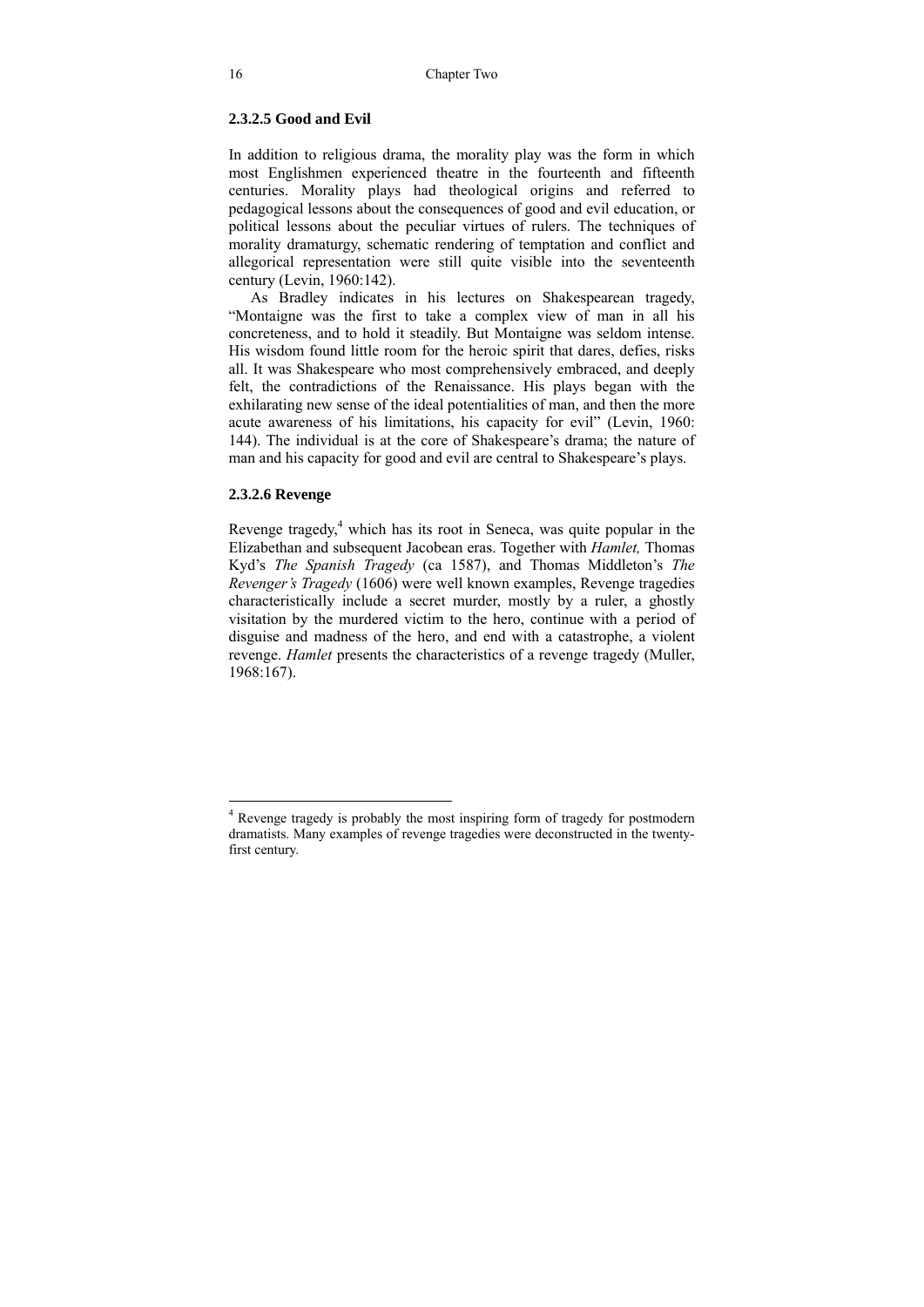#### **2.3.3 Character's Trajectory**

#### **2.3.3.1 Ethical Dilemma**

The ethical choice was also observable in ancient Greek tragedies, but the power of gods over humans was detrimental to their fate. In the Jacobean era, the ethical choice is directly connected to the character's own responsibility. Ethical decisions of the characters determine their future. Hegel analysed the ethical conflict in tragedy in his *Æsthetics*. According to him, tragedy presents a conflict between two ethical principles, each of which is valid in itself but becomes destructive when asserted to the exclusion of the opposing principle (Szondi, 2002:18).

When a hero courageously asserts a just position, which violates a contrary one, his one-sidedness results in his greatness and guilt. What Hegel calls the "collision of goods", which is the conflict of two positive values, always ends with the destruction of one or the other. So the character, by negating and damaging the equally justified power, is involved in guilt:

The proper theme of the original type of tragedy is the divine; not, however, the divine as the content of religious consciousness as such, but as it enters the world and individual action. Yet in this actual appearance, the divine does not lose its substantive character, nor does it see itself there as inverted into the opposite of itself. In this form the spiritual substance of willing and accomplishing is ethical ... Now, everything that forces its way into the objective and real world is subject to the principle of particularization; consequently the ethical powers, just like the agents, are differentiated in their content and their individual appearance. Now, if as dramatic poetry requires, these thus differentiated powers are summoned into appearances as active and are realized as the specific aim of a human "pathos" that passes over into action, then their harmony is cancelled and they come on the scene opposed to one another in reciprocal seclusion and isolation. In this event, the individual action will under certain circumstances realize an aim or a character that is one-sidedly isolated in its complete determinacy, and therefore, in the circumstances presupposed, will necessarily rouse against it the opposed "pathos" and, in this way, lead to inevitable conflicts. The original essence of the tragic consists then in fact that within such a collision each of the opposed sides, if taken by itself, has justification; on the other hand, each side can establish the rue and positive content of its own aim and character only by negating and infringing upon the equally justified power of the other. Therefore, each side—in its ethical life, and because of it—is equally involved in *guilt*  (Szondi, 2002:19).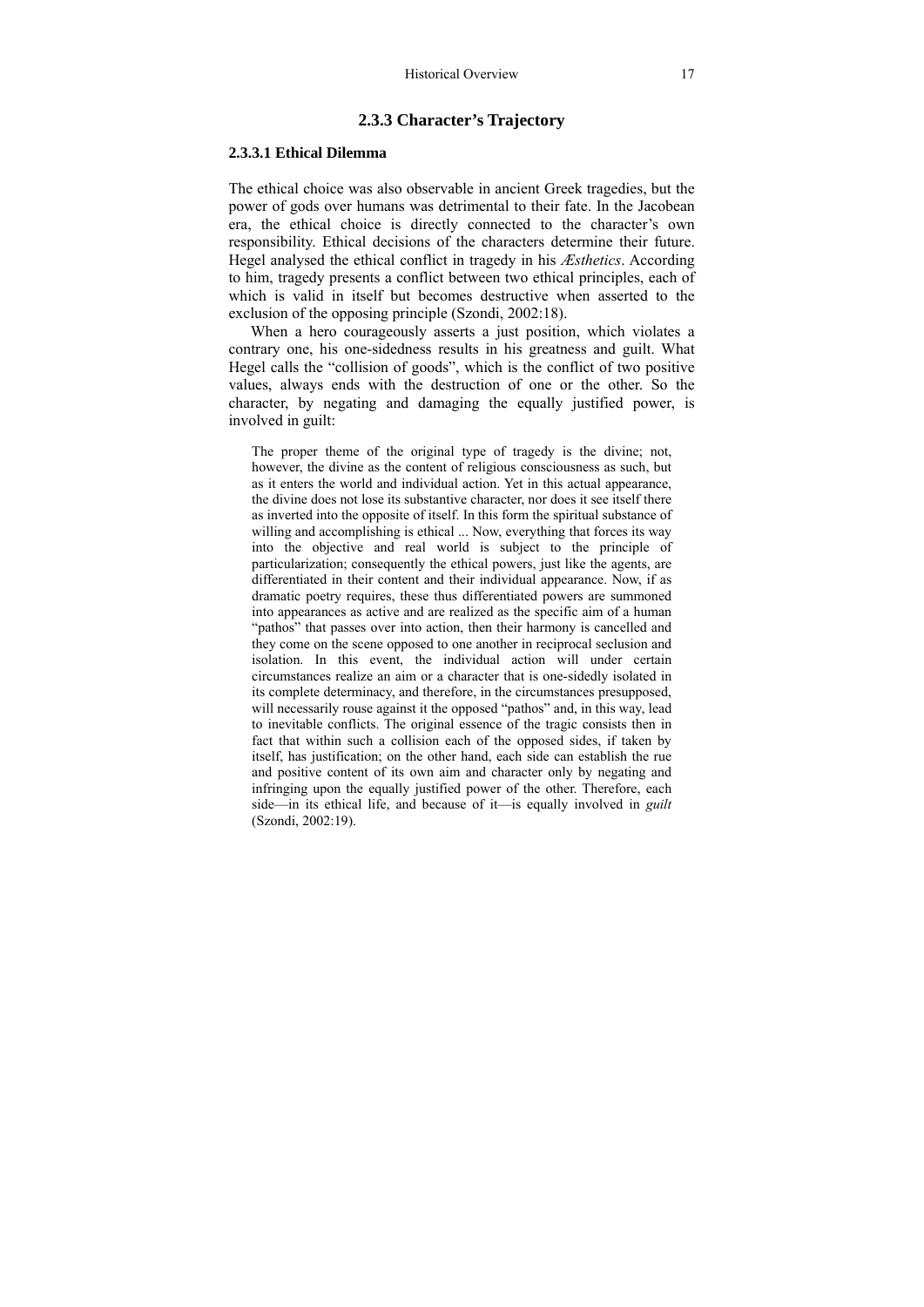While the characters are facing such conflicts, the main questions asked by the reader are: "Which values have come into conflict? And in which ways does the individual embody the conflicting strands of history?" Because the tragic hero has to act for and against good at the same time, the paradoxical nature of the situation brings him to his greatness.

For Hegel, the core structure of tragedy lies in the ethical dilemma and not in its dramatic effect. This collision can only end with the destruction of the hero, making self-sacrifice inevitable. The heroes of Shakespeare are also shown to be not only destructive of the other, but ultimately selfdestructive. Brutus, in *Julius Cæsar*, finds himself facing an ethical dilemma. He loves Cæsar, but he also loves Rome: to rescue one of them, the other one should be destroyed. So Brutus chooses to sacrifice Cæsar for the salvation of Rome. Like Brutus, *Othello*, guilty of murder, the killer of Desdemona, knows that he is going to destroy his love:

My life upon her faith! I kissed thee ere I killed thee; no way but this, Killing myself, to die upon a kiss (2005:294)

And finally, Hamlet reaches the level of ethical consciousness where sacrifice is needed for a hopeful and new Denmark. The evil in Denmark is pure moral evil and has to be destroyed by Hamlet. At the end of the play, Hamlet knows the mystery of human limitations. He accepts his fall with patience:

... If it be now, 'tis not to come; if it be not to come, it will be now; if it be not now, yet it will come: the readiness is all... (Shakespeare, 1996:20).

As mentioned in the play, even for Imperious Cæsar, dead and turned to clay, mortality is inevitable.

#### **2.3.4 Conclusion**

Tragedy evolved from the ancient Greek world to the Jacobean age. It changed from honouring heroism in terms of bravery to honour maturity and courage to make an ethical choice. Free will, which emerged in ancient Greek tragedy, and was hidden behind the decisions of gods and fate, eventually became visible and honourable in the Jacobean era. Heroism in the Jacobean world was related to the discovery of the innerself and humanity's place in nature. Brave heroes of ancient myths with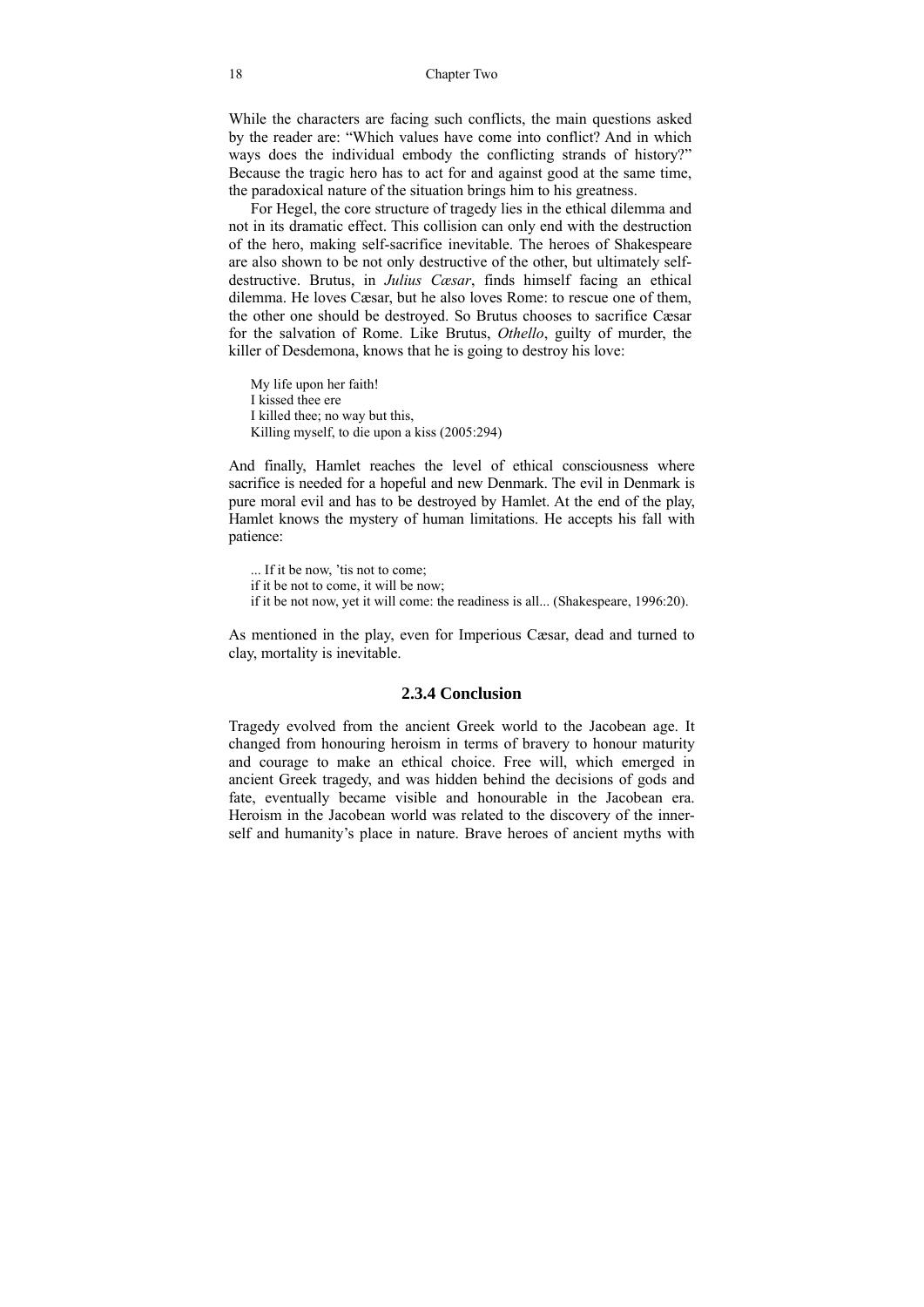their weapons were no longer the subjects of tragedians.

#### **2.4 Neo-Classical**

#### **2.4.1 Background**

The age of Louis XIV (1638-1715) symbolizes a period in western civilization when France took the cultural leadership of Europe and became its strongest power. It is also known as the age of absolute authority and order. During this period France had a popular theatre. However, it did not produce tragedies until Corneille (Muller, 1968:208).

During the time of Corneille, the rationalism of Descartes had a significant impact on philosophy. All writers were looking for objectivity and clarity in their works. The age of Louis XIV created many philosophers like Descartes, Locke, Hobbes and Spinoza, and scientists like Newton, Galileo and Kepler. The church was no longer an obstacle to philosophical movements, and the French were proud of their liberty different from Italy and Spain which were under the influence of the Pope. Descartes's rationalism had a certain impact on many fields of art. The main theme of seventeenth century French art was the war between passion and reason. Both clergy and philosophers argued that the whole dignity of man is related to thought. So the plays of Corneille and Racine were honouring the dignity of thought while presenting passions as subjects that have to be brought under control (Muller, 1968:209).

With the rise of reason, the human paradox and the conflict between emotions and thoughts became the main theme of tragedy. While focusing on the human paradox, French writers preferred to use the classical ideals of the Romans and Greeks, instead of the English or Spanish. However, French neo-classicism was not an imitation of Greek ideals, it was a novel form developed in response to new needs (Muller, 1968:207-9). Neoclassical drama mostly followed the Stoic approach of the Greeks.

#### **2.4.2 Themes**

#### **2.4.2.1 Return of the Hero**

The period derives its name from the classical world because of the use of ancient myths in arts and literature. Two important tragedians of the neoclassical world, Corneille and Racine, reused the heroes of Homer and added their own interpretation. Homer's heroes were the main characters and the values of ancient Greece were honoured. However, the stories